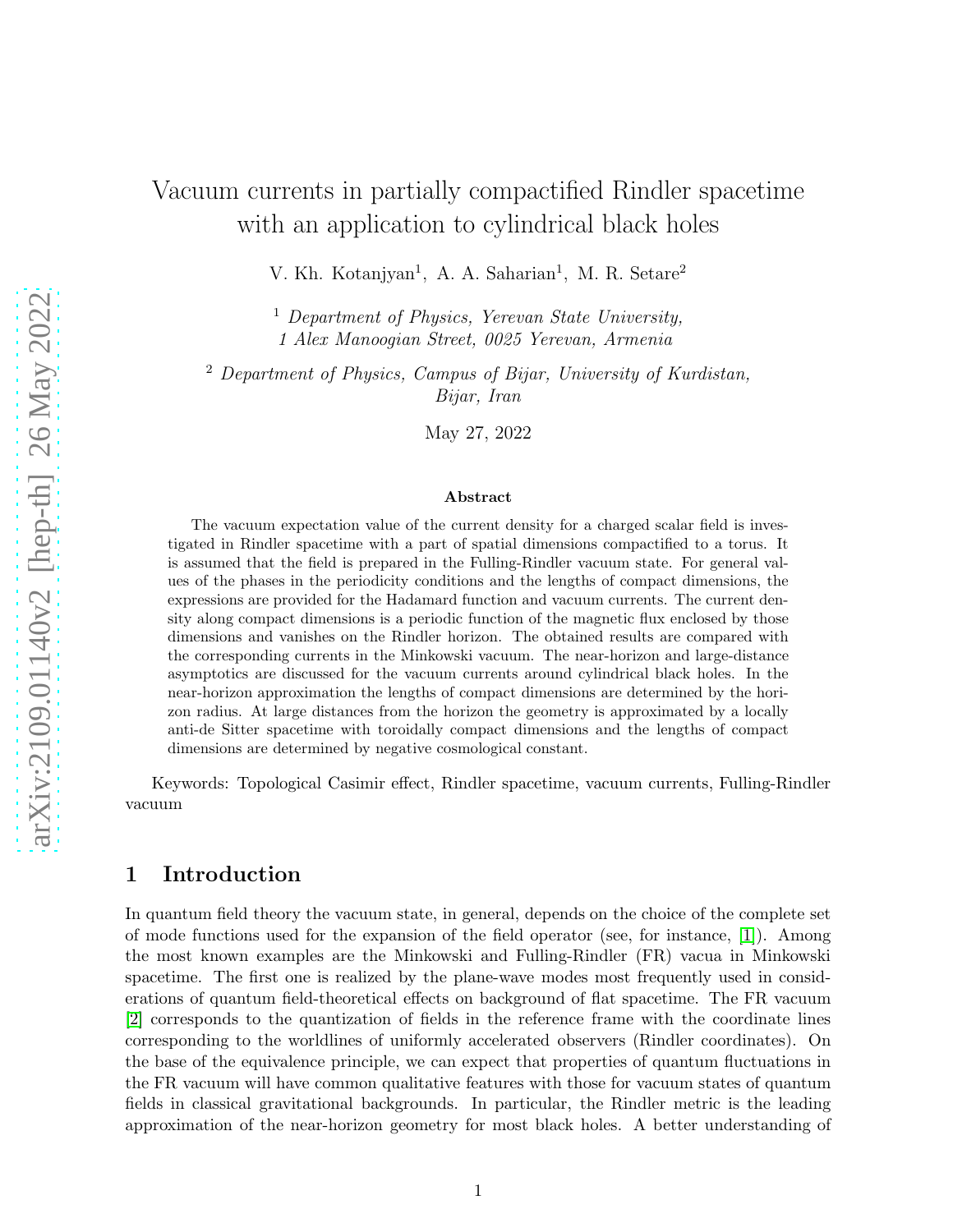quantum vacuum effects in Rindler spacetime serves as a handle in considerations of more complicated background geometries like Schwarzschild. Another motivation for the study of the properties of the FR vacuum is related to the conformal connection of the Rindler metric tensor to the metric tensors of de Sitter spacetime and of the Friedmann-Robertson-Walker spacetime with negative spatial curvature [\[1\]](#page-13-0). By using these conformal relations, the expectation values of local physical observables for conformally invariant fields in those spacetimes are obtained from the Rindler expectation values by conformal transformations. Rindler observers in anti-de Sitter (AdS) spacetime and the related AdS/CFT correspondence have been discussed in [\[3\]](#page-13-2)-[\[8\]](#page-13-3).

Among the interesting topics in the investigations of the properties for a given vacuum state is the influence of background topology and of boundaries having different physical nature. The corresponding quantum field-theoretical effects are known under the general name Casimir effect (for reviews see [\[9\]](#page-13-4)-[\[12\]](#page-13-5)). The influence of uniformly accelerated planar boundaries on both the local and global characteristics of the FR vacuum has been studied in [\[13\]](#page-14-0)-[\[19\]](#page-14-1). The bulk and surface Casimir densities for a spherical boundary in Rindler-like spacetimes were discussed in [\[20,](#page-14-2) [21\]](#page-14-3). In the present paper we consider the effects of nontrivial topology on the expectation value of the current density for a charged scalar field in a locally Rindler spacetime with a part of spatial dimensions compactified to a torus. In appendix [B](#page-12-0) we show that the corresponding metric tensor describes the near-horizon geometry of cylindrical black holes (black strings in another terminology, for geometrical properties see [\[22\]](#page-14-4)-[\[28\]](#page-14-5) and references therein). The field-theoretical models with compact dimensions appear in a large number of physical problems including the Kaluza-Klein-type theories, supergravity and string theories, and effective field-theoretical models in condensed matter physics (for example, the Dirac model in the long-wavelength description of graphene nanotubes and nanoloops). The topological Casimir effect has been considered previously as a stabilization mechanism in theories with extra spatial dimensions and as a source of the dark energy driving the accelerated expansion of the universe. In addition, the vacuum expectation values (VEVs) of the current densities along compact dimensions may serve as a source for large scale magnetic fields in models with extra dimensions.

The paper is organized as follows. In the next section we describe the geometry of the problem and present the complete set of scalar modes. The properties of the vacuum state are encoded in two-point functions and in Section [3](#page-3-0) we evaluate the Hadamard function for a general number of compact and uncompact dimensions. By using the expression for the Hadamard function, the VEV of the current density along compact dimensions is investigated in Section [4.](#page-5-0) The main results of the paper are summarized in Section [5.](#page-11-0) In Appendix [A,](#page-12-1) a representation of the Hadamard function for the Minkowski vacuum is provided that is used in the main text for the investigation of the effects induced by acceleration. In Appendix [B](#page-12-0) we demonstrate that the near-horizon geometry of cylindrical black holes is approximated by Rindler spacetime with toral spatial dimensions.

# <span id="page-1-1"></span>2 Scalar field modes in Rindler spacetime with compact dimensions

We start by the description of the background geometry. The latter is given by  $(D + 1)$ dimensional locally Rindler line element

<span id="page-1-0"></span>
$$
ds^{2} = \xi^{2} d\tau^{2} - d\xi^{2} - \sum_{i=2}^{D} (dx^{i})^{2},
$$
\n(1)

with the Rindler coordinates  $x^{\mu} = (x^0 = \tau, x^1 = \xi, \mathbf{x}_p, \mathbf{x}_q)$  and  $0 < \xi < \infty$ . The *p*-dimensional subspace with Cartesian coordinates  $\mathbf{x}_p = (x^2, ..., x^{p+1})$  has trivial topology  $R^p$  with  $-\infty < x^l <$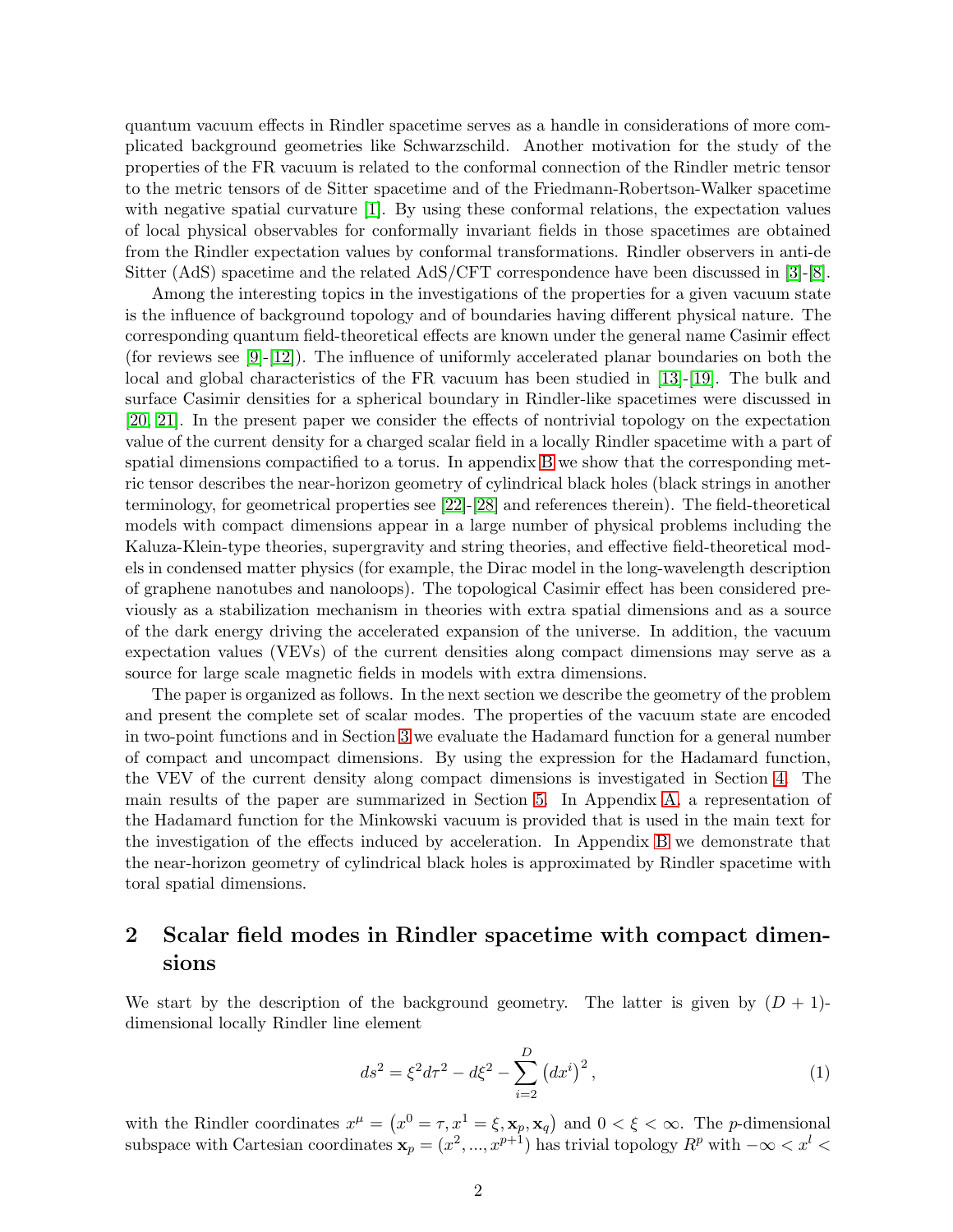$\infty$  for  $l = 2, ..., p+1$ . The q-dimensional subspace covered by the coordinates  $\mathbf{x}_q = (x^{p+2}, ..., x^D)$ is compactified to a torus  $(S^1)^q$ ,  $q = D-p-1$ . In the discussion below the length of the compact dimension  $x^l$  will be denoted by  $L_l$  and  $0 \leqslant x^l \leqslant L_l$  for  $l = p+2, ..., D$ . Hence, the subspace with the coordinates  $(x^2, x^3, \dots, x^D)$  has spatial topology  $R^p \times (S^1)^q$ . Introducing the coordinates

<span id="page-2-0"></span>
$$
t_{\rm M} = \xi \sinh \tau, \quad x_{\rm M}^1 = \xi \cosh \tau, \tag{2}
$$

in the subspace  $(\tau, \xi)$ , the line element [\(1\)](#page-1-0) is written in the locally Minkowskian form

<span id="page-2-5"></span>
$$
ds^2 = \eta_{\mu\nu} dx_M^{\mu} dx_M^{\nu},\tag{3}
$$

where  $\eta_{\mu\nu} = \text{diag}(1, -1, \dots, -1)$  is the Minkowski metric tensor and  $x_M^0 = t_M$ ,  $x_M^\mu = x^\mu$  for  $\mu = 2, \ldots, D$ . As seen from [\(2\)](#page-2-0), the coordinates  $x^{\mu}$  cover the right Rindler wedge  $x_{\text{M}}^1 > |t_{\text{M}}|$ . The worldline for given  $(\xi, x^2, \dots, x^D)$  corresponds to an observer with constant proper acceleration  $1/\xi$ . The proper time for that observer is expressed in terms of the dimensionless time coordinate  $\tau$  as  $t = \xi \tau$ .

Having specified the geometry we turn to the field content. We consider a quantum charged scalar field  $\varphi(x)$ . Assuming the presence of an external classical gauge field with the vector potential  $A_{\mu}$ , the field equation reads

<span id="page-2-1"></span>
$$
\left(g^{\mu\nu}D_{\mu}D_{\nu} + m^2\right)\varphi = 0,\tag{4}
$$

where  $D_{\mu} = \nabla_{\mu} + ieA_{\mu}$ , the operator  $\nabla_{\mu}$  stands for the standard covariant derivative in coordinates  $x^{\mu} = (\tau, \xi, \mathbf{x}_p, \mathbf{x}_q)$  and e is the charge of the field quanta. Note that the background geometry is flat and the equation [\(4\)](#page-2-1) is valid for general case of the curvature coupling parameter. The spatial topology is nontrivial and for the theory to be defined in addition to the field equation we need to specify the periodicity conditions on the field operator along compact dimensions. In what follows generic quasiperiodic conditions

<span id="page-2-2"></span>
$$
\varphi(t,\xi,\mathbf{x}_p,\mathbf{x}_q+L_l\mathbf{e}_l)=e^{i\alpha_l}\varphi(t,\xi,\mathbf{x}_p,\mathbf{x}_q),\tag{5}
$$

will be imposed for  $l = p + 2, \ldots, D$ . In [\(5\)](#page-2-2),  $\mathbf{e}_l$  is the unit vector along the compact dimension  $x^{l}$  and the constant phases  $\alpha_{l}$  can differ for different directions. The special cases of untwisted and twisted fields, most frequently considered in the literature, are realized by the choice  $\alpha_l = 0$ and  $\alpha_l = \pi$ , respectively, for all values of  $l = p + 2, \ldots, D$ .

For an external gauge field  $A_\mu$  we will take a simple configuration with the only nonzero components  $A_{\mu} = \text{const}$  along compact dimensions  $x^{\mu}$ ,  $\mu = p + 2, \dots, D$ . By making use of the gauge transformation

<span id="page-2-6"></span>
$$
\varphi'(x) = e^{ie\chi}\varphi(x), \ A'_{\mu} = A_{\mu} - \partial_{\mu}\chi,\tag{6}
$$

with  $\chi = A_{\mu}x^{\mu}$  we get  $A'_{\mu} = 0$  and the vector potential does no enter in the field equation for  $\varphi'(x)$ . However, the gauge transformation modifies the periodicity conditions for the new field as

<span id="page-2-4"></span>
$$
\varphi'(t, \mathbf{x}_p, \mathbf{x}_q + L_l \mathbf{e}_l) = e^{i\tilde{\alpha}_l} \varphi'(t, \mathbf{x}_p, \mathbf{x}_q),\tag{7}
$$

with the new phases

<span id="page-2-3"></span>
$$
\tilde{\alpha}_l = \alpha_l + eA_l L_l. \tag{8}
$$

The physical observables depend on the phases  $\alpha_l$  and on the constant components  $A_l$  through the gauge invariant combination [\(8\)](#page-2-3). The effect of a constant gauge field is related to the nontrivial spatial topology and is of the Aharonov-Bohm-type. The consideration below will be presented in terms of the field  $\varphi'(x)$ . Omitting the prime, the corresponding field equation is given by [\(4\)](#page-2-1) with  $D_{\mu} = \nabla_{\mu}$ .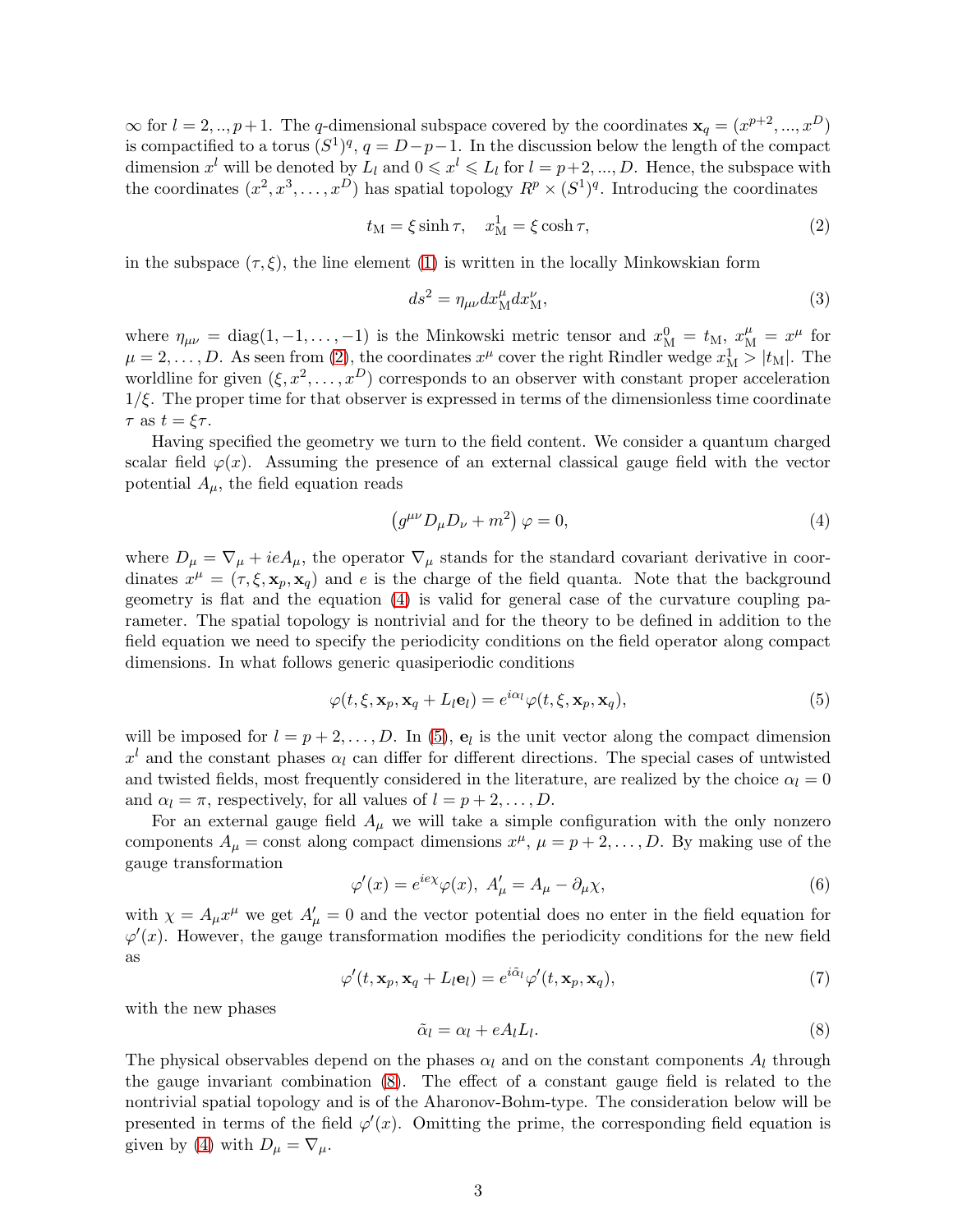The properties of the vacuum state in the problem under consideration are completely determined by the two-point functions. For the evaluation of those functions we will use the representation in the form of the summation over complete set of mode functions. The mode functions realizing the FR vacuum are specified by the energy  $\omega$  and the momentum **k** and are given by the expression (for quantization of fields in Rindler spacetime with trivial topology see, for example, [\[1,](#page-13-0) [29\]](#page-14-6))

<span id="page-3-1"></span>
$$
\varphi_{\omega,\mathbf{k}}^{(\pm)}(x) = C_{\omega,\mathbf{k}} e^{i\mathbf{k}\cdot\mathbf{x} \mp i\omega\tau} K_{i\omega}(\lambda \xi), \ \lambda = \sqrt{k^2 + m^2},\tag{9}
$$

where the upper and lower signs correspond to the positive and negative energy modes,  $x =$  $(\mathbf{x}_p, \mathbf{x}_q)$ ,  $k = |\mathbf{k}|$ , and  $K_\nu(x)$  is the modified Bessel function [\[30\]](#page-14-7). The momentum **k** is decomposed as  $\mathbf{k} = (\mathbf{k}_p, \mathbf{k}_q)$ , with the components  $\mathbf{k}_p = (k_2, \ldots, k_{p+1})$  and  $\mathbf{k}_q = (k_{p+2}, \ldots, k_D)$  corresponding to the uncopmact and compact subspaces (with topologies  $R^p$  and  $(S^1)^q$ ), respectively. For the components along uncompact dimensions we have  $-\infty < k_n < +\infty$ ,  $n = 2, \ldots, p + 1$ . The components along the compact dimensions are quantized by the periodicity conditions [\(7\)](#page-2-4) with the eigenvalues

<span id="page-3-3"></span>
$$
k_l = \left(2\pi n_l + \tilde{\alpha}_l\right)/L_l,\tag{10}
$$

where  $n_l = 0, \pm 1, \pm 2, \ldots$ , and  $l = p + 2, \ldots, D$ . Note that the energy  $\omega$  in [\(9\)](#page-3-1) is dimensionless. The energy measured by an observer with proper acceleration  $1/\xi$  is expressed as  $\omega/\xi$ . The mode functions [\(9\)](#page-3-1) are normalized by the condition

$$
\int d\mathbf{x} \int_0^\infty \frac{d\xi}{\xi} \varphi_{\omega,\mathbf{k}}^{(s)} \partial_\tau \varphi_{\omega',\mathbf{k}'}^{(s')*} = i \delta_{ss'} \delta\left(\omega - \omega'\right) \delta\left(\mathbf{k}_p - \mathbf{k}_p'\right) \delta_{\mathbf{k}_q \mathbf{k}_q'},\tag{11}
$$

where  $\delta_{\mathbf{k}_q\mathbf{k}'_q} = \delta_{n_{p+2},n'_{p+2}}...\delta_{n_D,n'_D}$ . By using the result (see, for example, [\[31\]](#page-14-8))

$$
\int_0^\infty \frac{dy}{y} K_{i\omega}(y) K_{i\omega'}(y) = \frac{\pi^2 \delta(\omega - \omega')}{2\omega \sinh(\omega \pi)},
$$
\n(12)

for the coefficient in [\(9\)](#page-3-1) we get

$$
|C_{\omega,\mathbf{k}}|^2 = \frac{\sinh(\pi\omega)}{(2\pi)^p \pi^2 V_q}.
$$
\n(13)

Here and below, for the volume of the compact subspace we use the notation  $V_q = L_{p+2}$ ....L<sub>D</sub>. In the present paper we are interested in the VEV of the current density (for quantum effects in models with toroidally compact dimensions see [\[32\]](#page-15-0) and references therein)

<span id="page-3-2"></span>
$$
j_{\mu}(x) = ie[\varphi^{\dagger}(x)\partial_{\mu}\varphi(x) - (\partial_{\mu}\varphi^{\dagger}(x))\varphi(x)],
$$
\n(14)

for the field  $\varphi(x)$ . It can be evaluated by using the two-point function. As such a function in the next section we consider the Hadamard function.

### <span id="page-3-0"></span>3 Hadamard function

The Hadamard function for a charged scalar field  $\varphi(x)$  is defined as the VEV

$$
G(x, x') = \langle 0 | \varphi(x) \varphi^{\dagger}(x') + \varphi^{\dagger}(x') \varphi(x) | 0 \rangle, \qquad (15)
$$

with  $|0\rangle$  being the vacuum state (the FR vacuum in our consideration). Having the mode functions, the Hadamard function for the FR vacuum can be written in the form of the mode sum

$$
G(x, x') = \int d\mathbf{k}_p \int_0^\infty d\omega \sum_{\mathbf{n}_q} \sum_{s=\pm} \varphi_{\mathbf{k}}^{(s)}(x) \varphi_{\mathbf{k}}^{(s)*}(x'),\tag{16}
$$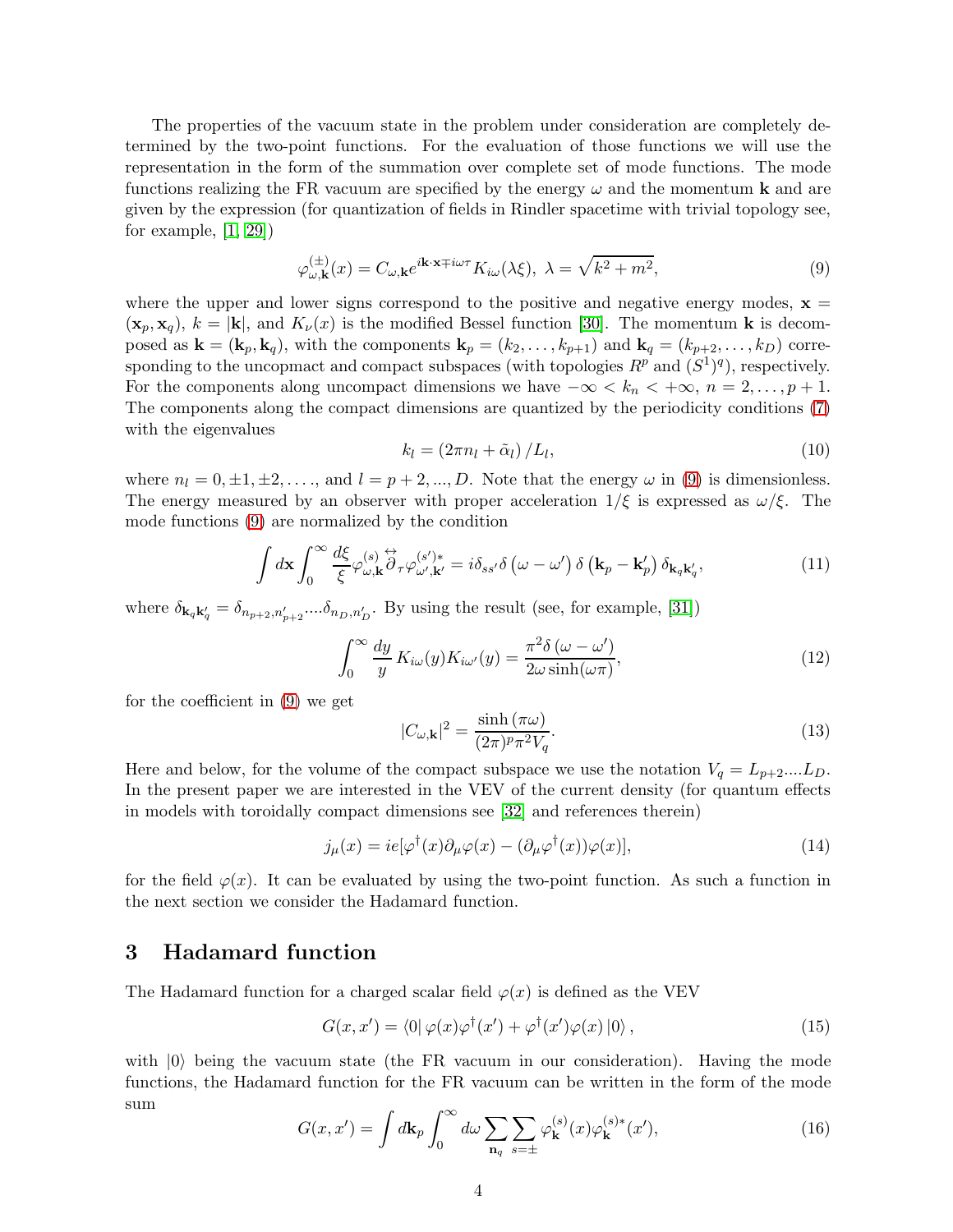where  $n_q = (n_{p+2}, n_{p+3}, \ldots, n_D)$  and

$$
\sum_{\mathbf{n}_q} = \sum_{n_{p+2}=-\infty}^{+\infty} \cdots \sum_{n_D=-\infty}^{+\infty} . \tag{17}
$$

Substituting the mode functions from [\(9\)](#page-3-1) we get

<span id="page-4-0"></span>
$$
G(x, x') = \frac{2^{1-p}}{\pi^{p+2}V_q} \int d\mathbf{k}_p \sum_{\mathbf{n}_q} e^{i\mathbf{k}\cdot\Delta\mathbf{x}} \int_0^\infty d\omega \sinh(\pi\omega) \cos(\omega\Delta\tau) K_{i\omega}(\lambda_\mathbf{k}\xi) K_{i\omega}(\lambda_\mathbf{k}\xi'), \qquad (18)
$$

where  $\Delta \mathbf{x} = \mathbf{x} - \mathbf{x}'$ ,  $\Delta \tau = \tau - \tau'$  and

$$
\lambda_{\mathbf{k}} = \sqrt{\mathbf{k}_p^2 + \mathbf{k}_q^2 + m^2}, \ \mathbf{k}_q^2 = \sum_{l=p+2}^D \left(\frac{2\pi n_l + \tilde{\alpha}_l}{L_l}\right)^2.
$$
 (19)

In order to compare the effects of compactification on the FR and Minkowski vacua let us consider the Hadamard function for the Minkowski vacuum  $|0\rangle_M$  in the locally Minkowski spacetime with the line element [\(3\)](#page-2-5) and the spatial topology  $R^{p+1} \times (S^1)^q$  (for a recent discussion of relations between the Minkowski and Rindler propagators see [\[33\]](#page-15-1) and references therein). In Appendix [A](#page-12-1) we show that the Minkowskian Hadamard function  $G_M(x, x')$  is presented in the form

<span id="page-4-1"></span>
$$
G_{\rm M}(x,x') = \frac{2^{1-p}}{\pi^{p+2}V_q} \int d\mathbf{k}_p \sum_{\mathbf{n}_q} e^{i\mathbf{k}\cdot\Delta\mathbf{x}} \int_0^\infty d\omega \, \cosh\left(\pi\omega\right) \cos\left(\omega\Delta\tau\right) K_{i\omega}(\lambda_\mathbf{k}\xi) K_{i\omega}(\lambda_\mathbf{k}\xi'). \tag{20}
$$

This form is convenient for the investigation of the difference between the VEVs in the FR and Minkowski vacua.

By using the representations [\(18\)](#page-4-0) and [\(20\)](#page-4-1), the difference of the Hadamard functions is expressed as

<span id="page-4-2"></span>
$$
G(x, x') - G_M(x, x') = -\frac{2^{1-p}}{\pi^{p+2}V_q} \int d\mathbf{k}_p \sum_{\mathbf{n}_q} e^{i\mathbf{k}\cdot\Delta\mathbf{x}} \int_0^\infty d\omega \, e^{-\pi\omega} \times \cos(\omega\Delta\tau) K_{i\omega}(\lambda_\mathbf{k}\xi) K_{i\omega}(\lambda_\mathbf{k}\xi'). \tag{21}
$$

For the further transformation of [\(21\)](#page-4-2) we employ the integral representation [\[34\]](#page-15-2) (in [\[34\]](#page-15-2) there is a missprint, instead of  $(x^2 + X^2)/u$  should be  $-\left(x^2 + X^2\right)/2u$ 

<span id="page-4-3"></span>
$$
K_{\nu}(X)K_{\nu}(x) = \frac{1}{2} \int_0^{\infty} dT \int_0^{\infty} \frac{du}{u} \cosh(\nu T) e^{-(xX/u)\cosh T} \exp\left[-\left(\frac{u}{2} + \frac{x^2 + X^2}{2u}\right)\right],\tag{22}
$$

for the product of the modified Bessel functions. Substituting [\(22\)](#page-4-3) in [\(21\)](#page-4-2), we first integrate over  $\omega$  and then over u and  $\mathbf{k}_p$ . This leads to the final result

<span id="page-4-4"></span>
$$
G(x, x') = G_M(x, x') - \frac{2^{-p/2}}{\pi^{p/2+1} V_q} \sum_{\mathbf{n}_q} \omega_{\mathbf{n}_q}^p e^{i\mathbf{k}_q \cdot (\mathbf{x}_q - \mathbf{x}'_q)} \int_0^\infty dT \sum_{s = \pm 1} \frac{1}{(T - s\Delta\tau)^2 + \pi^2} \times f_{p/2} \left( \omega_{\mathbf{n}_q} \sqrt{|\mathbf{x}_p - \mathbf{x}'_p|^2 + \xi^2 + \xi'^2 + 2\xi\xi' \cosh T} \right),
$$
\n(23)

where we have introduced the notations  $f_{\nu}(x) = K_{\nu}(x)/x^{\nu}$  and  $\omega_{\mathbf{n}_q} = \sqrt{\mathbf{k}_q^2 + m^2}$ . Note that the divergences for  $G(x, x')$  and  $G_M(x, x')$  in the coincidence limit  $x' \to x$  are the same and the last term in [\(23\)](#page-4-4) is finite in that limit.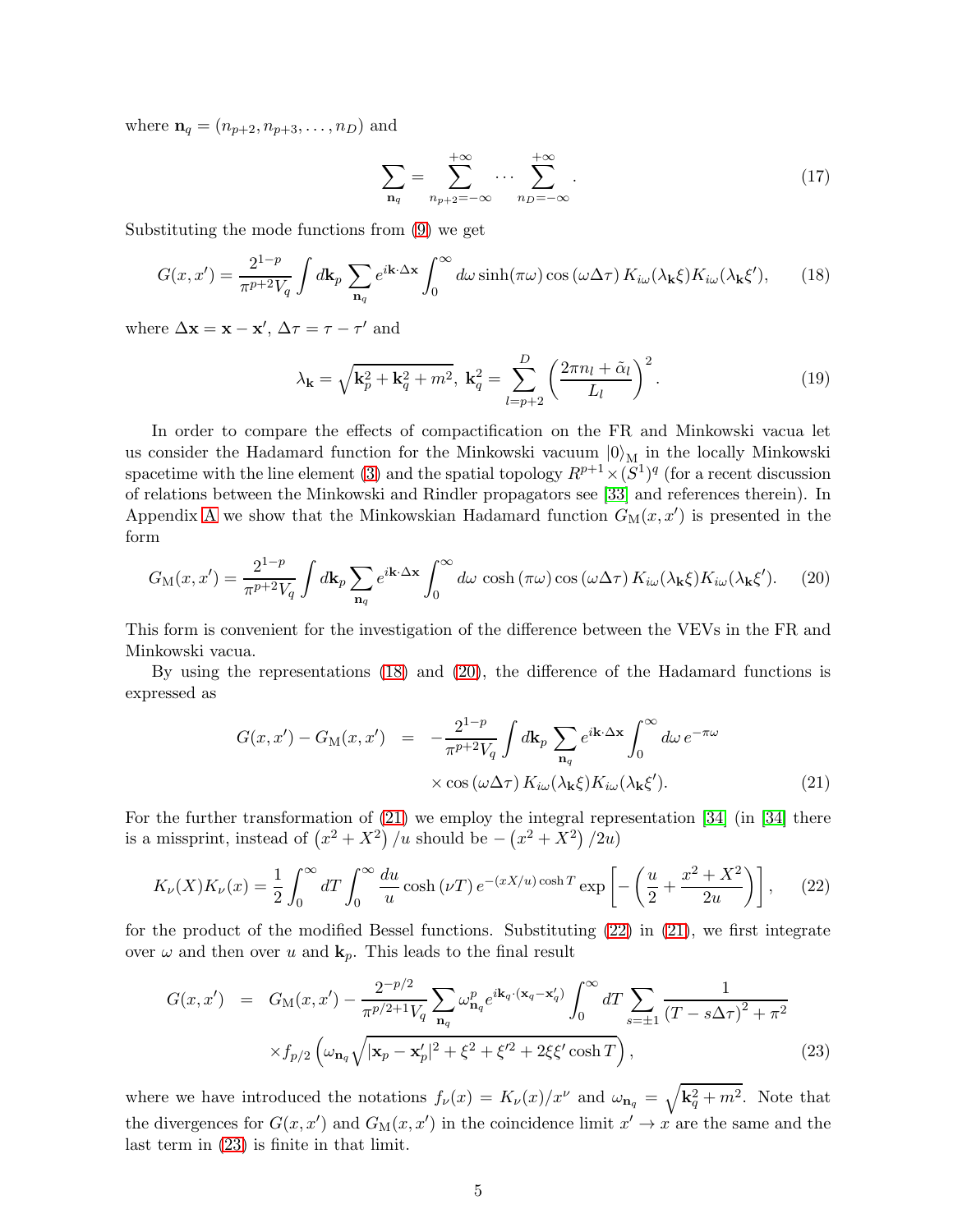### <span id="page-5-0"></span>4 Current density

#### 4.1 General expression

Having the Hadamard function we can evaluate the expectation value for the current density [\(14\)](#page-3-2) in the FR vacuum by using the formula

<span id="page-5-1"></span>
$$
\langle 0 | j_{\mu}(x) | 0 \rangle \equiv \langle j_{\mu} \rangle = \frac{i}{2} e \lim_{x' \to x} (\partial_{\mu} - \partial_{\mu}') G(x, x'). \tag{24}
$$

First we can see that the VEVs for the charge density and for the components along the uncompact directions vanish,  $\langle j_\mu \rangle = 0$ ,  $\mu = 0, 1, \ldots, p + 1$ . By making use of [\(24\)](#page-5-1) and the expression [\(23\)](#page-4-4) of the Hadamard function, for the contravariant component of the current density along the l-th compact dimension we get:

<span id="page-5-2"></span>
$$
\langle j^l \rangle = \langle j^l \rangle_{\mathcal{M}} - \frac{2^{-p/2} e}{\pi^{p/2+1} V_q} \sum_{\mathbf{n}_q} k_l \omega_{\mathbf{n}_q}^p \int_0^\infty dx \, \frac{f_{p/2} \left( 2\xi \omega_{\mathbf{n}_q} \cosh x \right)}{x^2 + \pi^2/4},\tag{25}
$$

where  $k_l$  is given by [\(10\)](#page-3-3) and  $\langle j^l \rangle_M$  is the current density for the Minkowski vacuum. The latter has been investigated in [\[35\]](#page-15-3). The corresponding formula is obtained from [\[35\]](#page-15-3) by the replacement  $p \to p + 1$ :

<span id="page-5-4"></span>
$$
\langle j^{l} \rangle_{\mathcal{M}} = \frac{4eL_{l}^{2}V_{q}^{-1}}{(2\pi)^{(p+3)/2}} \sum_{n_{l}=1}^{\infty} n_{l} \sin(n_{l}\tilde{\alpha}_{l}) \sum_{\mathbf{n}_{q-1}^{l}} \omega_{\mathbf{n}_{q-1}}^{p+3} f_{\frac{p+3}{2}}(n_{l}L_{l}\omega_{\mathbf{n}_{q-1}}), \tag{26}
$$

where  $\mathbf{n}_{q-1}^l = (n_{p+2}, \ldots, n_{l-1}, n_{l+1}, \ldots, n_D)$  and  $\omega_{\mathbf{n}_{q-1}} = \sqrt{\mathbf{k}_{q-1}^2 + m^2}$  with  $\mathbf{k}_{q-1}^2 = \mathbf{k}_q^2 - k_l^2$ . An equivalent expression is given by [\[35\]](#page-15-3)

<span id="page-5-3"></span>
$$
\langle j^{l} \rangle_{\mathcal{M}} = \frac{2eL_{l}m^{D+1}}{(2\pi)^{(D+1)/2}} \sum_{\mathbf{n}_{q}} n_{l} \sin(\mathbf{n}_{q} \cdot \tilde{\boldsymbol{\alpha}}) f_{\frac{D+1}{2}} \left( m \sqrt{\sum_{i=p+2}^{D} n_{i}^{2} L_{i}^{2}} \right), \tag{27}
$$

with  $\mathbf{n}_q \cdot \tilde{\boldsymbol{\alpha}} = \sum_{i=p+2}^D n_i \tilde{\alpha}_i$ . Note that the Minkowskian part is homogeneous. Both the contri-butions in [\(25\)](#page-5-2) are odd periodic functions of  $\tilde{\alpha}_l$  with the period  $2\pi$  and even periodic functions of  $\tilde{\alpha}_i$ ,  $i \neq l$ ,with the same period. By making use of a gauge transformation similar to [\(6\)](#page-2-6) with  $\chi(x) = -\sum_{i=p+2}^{D} \alpha_i x^i / eL_i$  we can pass to a new gauge with the fields  $(\tilde{\varphi}(x), \tilde{A}_{\mu})$ , where  $\tilde{A}_i = \tilde{\alpha}_i / e L_i$ ,  $i = p + 2, ..., D$ , and the function  $\tilde{\varphi}(x)$  is periodic along compact dimensions. In this gauge, the formal magnetic flux enclosed by the ith compact dimension is given as  $\tilde{\Phi}_i = -\tilde{A}_i L_i$ . The parameter  $\tilde{\alpha}_i$  is expressed as  $\tilde{\alpha}_i = -2\pi \tilde{\Phi}_i/\Phi_0$ , where  $\Phi_0 = 2\pi/e \left(2\pi \hbar c/e \text{ in } \Phi_0\right)$ standard units) is the flux quantum. As seen, the periodicity with respect to  $\tilde{\alpha}_i$  is translated to a periodicity with respect to the magnetic flux  $\tilde{\Phi}_i$  with the period of flux quantum.

An alternative expression for the current density  $\langle j^l \rangle$  in the FR vacuum is obtained by using the formula [\[35\]](#page-15-3)

$$
\sum_{\mathbf{n}} \cos(\mathbf{n} \cdot \beta) f_{\nu} (c \sqrt{b^2 + \sum_{i=1}^r a_i^2 n_i^2}) = \frac{(2\pi)^{r/2}}{a_1 \cdots a_r c^{2\nu}} \sum_{\mathbf{n}} w_{\mathbf{n}}^{2\nu - r} f_{\nu - \frac{r}{2}} (bw_{\mathbf{n}}),\tag{28}
$$

where  $\mathbf{n} = (n_1, ..., n_r)$ ,  $\boldsymbol{\beta} = (\beta_1, ..., \beta_r)$ , and  $w_{\mathbf{n}}^2 = \sum_{i=1}^r (2\pi n_i + \beta_i)^2 / a_i^2 + c^2$ . By taking the derivative with respect to  $\beta_l$  from here we find

$$
\sum_{\mathbf{n}} \frac{2\pi n_l + \beta_l}{a_l^2} w_{\mathbf{n}}^{2\nu - r - 2} f_{\nu - \frac{r}{2} - 1}(bw_{\mathbf{n}}) = \frac{a_1 \cdots a_r c^{2\nu}}{(2\pi)^{r/2}} \sum_{\mathbf{n}} n_l \sin(\mathbf{n} \cdot \boldsymbol{\beta}) f_{\nu}(c \sqrt{b^2 + \sum_{i=1}^r a_i^2 n_i^2}). \tag{29}
$$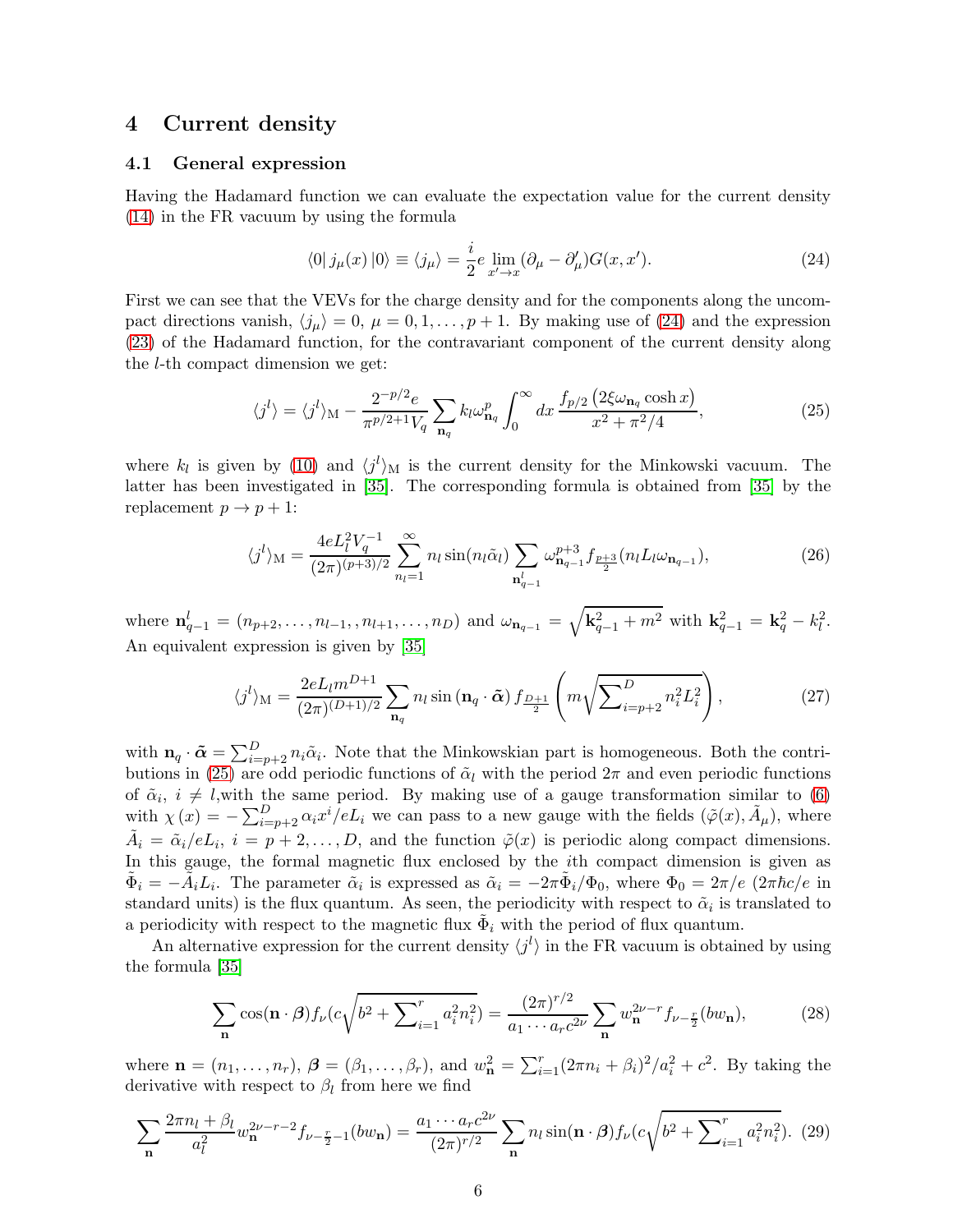Choosing  $r = D - p - 1$ ,  $c = m$ ,  $\nu = (D + 1)/2$ ,  $\beta_i = \tilde{\alpha}_{p+i+1}$  and  $a_i = L_{p+i+1}$ , one gets the formula

$$
\sum_{\mathbf{n}_q} k_l \omega_{\mathbf{n}_q}^p f_{\frac{p}{2}}(b\omega_{\mathbf{n}_q}) = \frac{V_q L_l m^{D+1}}{(2\pi)^{(D-p-1)/2}} \sum_{\mathbf{n}_q} n_l \sin(\mathbf{n}_q \cdot \tilde{\boldsymbol{\alpha}}) f_{\frac{D+1}{2}}(m \sqrt{b^2 + \sum_{i=p+2}^D L_i^2 n_i^2}). \tag{30}
$$

By using this relation with  $b = 2\xi \cosh x$  in [\(25\)](#page-5-2), the following formula is obtained

<span id="page-6-0"></span>
$$
\langle j^{l} \rangle = \langle j^{l} \rangle_{\mathcal{M}} - \frac{2em^{D+1}L_{l}}{(2\pi)^{(D+1)/2}} \sum_{\mathbf{n}_{q}} n_{l} \sin(\mathbf{n}_{q} \cdot \tilde{\boldsymbol{\alpha}})
$$

$$
\times \int_{0}^{\infty} \frac{dx}{x^{2} + \pi^{2}/4} f_{\frac{D+1}{2}}(m\sqrt{4\xi^{2} \cosh^{2} x + \sum_{i=p+2}^{D} L_{i}^{2} n_{i}^{2}}). \tag{31}
$$

Note that in this formula we can make the replacement

<span id="page-6-1"></span>
$$
\sum_{\mathbf{n}_q} n_l \sin(\mathbf{n}_q \cdot \tilde{\boldsymbol{\alpha}}) \to 2 \sum_{n_l=1}^{\infty} n_l \sin(n_l \tilde{\alpha}_l) \sum_{\mathbf{n}_{q-1}^l} \cos\left(\sum_{i=p+2,\neq l}^D n_i \tilde{\alpha}_i\right).
$$
 (32)

The general expression [\(31\)](#page-6-0) is further simplified for a massless field. By taking into account that

$$
f_{\nu}(x) \approx 2^{\nu - 1} \Gamma(\nu) x^{-2\nu}, \ x \ll 1,
$$
\n(33)

we get

$$
\langle j^{l} \rangle = \langle j^{l} \rangle_{\mathcal{M}} - \frac{e\Gamma((D+1)/2)}{\pi^{(D+1)/2}} L_{l} \sum_{\mathbf{n}_{q}} n_{l} \sin(\mathbf{n}_{q} \cdot \tilde{\boldsymbol{\alpha}})
$$

$$
\times \int_{0}^{\infty} \frac{dx}{x^{2} + \pi^{2}/4} (4\xi^{2} \cosh^{2} x + \sum_{i=p+2}^{D} L_{i}^{2} n_{i}^{2})^{-\frac{D+1}{2}}.
$$
(34)

We can also make the replacement [\(32\)](#page-6-1). The corresponding formula for the Minkowskian part is obtained from [\(27\)](#page-5-3):

$$
\langle j^{l}\rangle_{\mathcal{M}} = \frac{e\Gamma((D+1)/2)}{\pi^{(D+1)/2}}L_{l}\sum_{\mathbf{n}_{q}}n_{l}\sin(\mathbf{n}_{q}\cdot\tilde{\boldsymbol{\alpha}})\left(\sum\nolimits_{i=p+2}^{D}n_{i}^{2}L_{i}^{2}\right)^{-\frac{D+1}{2}}.
$$

The numerical results below will be given for the geometry with a single compact dimension  $x^D$  of the length L. In this special case one has  $q = 1$ ,  $p = D - 2$  and the general formulas are simplified to

$$
\langle j^D \rangle = \langle j^D \rangle_{\rm M} - \frac{2^{1-D/2}e}{\pi^{D/2}L} \sum_{n=-\infty}^{+\infty} k_D \omega_D^{D-2} \int_0^{\infty} dx \, \frac{f_{D/2-1} \left( 2\xi \omega_D \cosh x \right)}{x^2 + \pi^2/4},\tag{35}
$$

with  $k_D = (2\pi n + \tilde{\alpha}_D)/L$  and  $\omega_D = \sqrt{k_D^2 + m^2}$ . The Minkowskian part takes the form

<span id="page-6-2"></span>
$$
\langle j^D \rangle_{\mathcal{M}} = \frac{4em^{D+1}L}{(2\pi)^{(D+1)/2}} \sum_{n=1}^{\infty} n \sin(n\tilde{\alpha}_D) f_{\frac{D+1}{2}}(nmL). \tag{36}
$$

Note that in this special case the representations [\(26\)](#page-5-4) and [\(27\)](#page-5-3) coincide. An equivalent representation is obtained from [\(31\)](#page-6-0):

$$
\langle j^D \rangle = \langle j^D \rangle_{\rm M} - \frac{4em^{D+1}L}{(2\pi)^{(D+1)/2}} \sum_{n=1}^{\infty} n \sin(n\tilde{\alpha}_D) \int_0^{\infty} dx \frac{f_{(D+1)/2}(m\sqrt{4\xi^2 \cosh^2 x + n^2 L^2})}{x^2 + \pi^2/4}.
$$
 (37)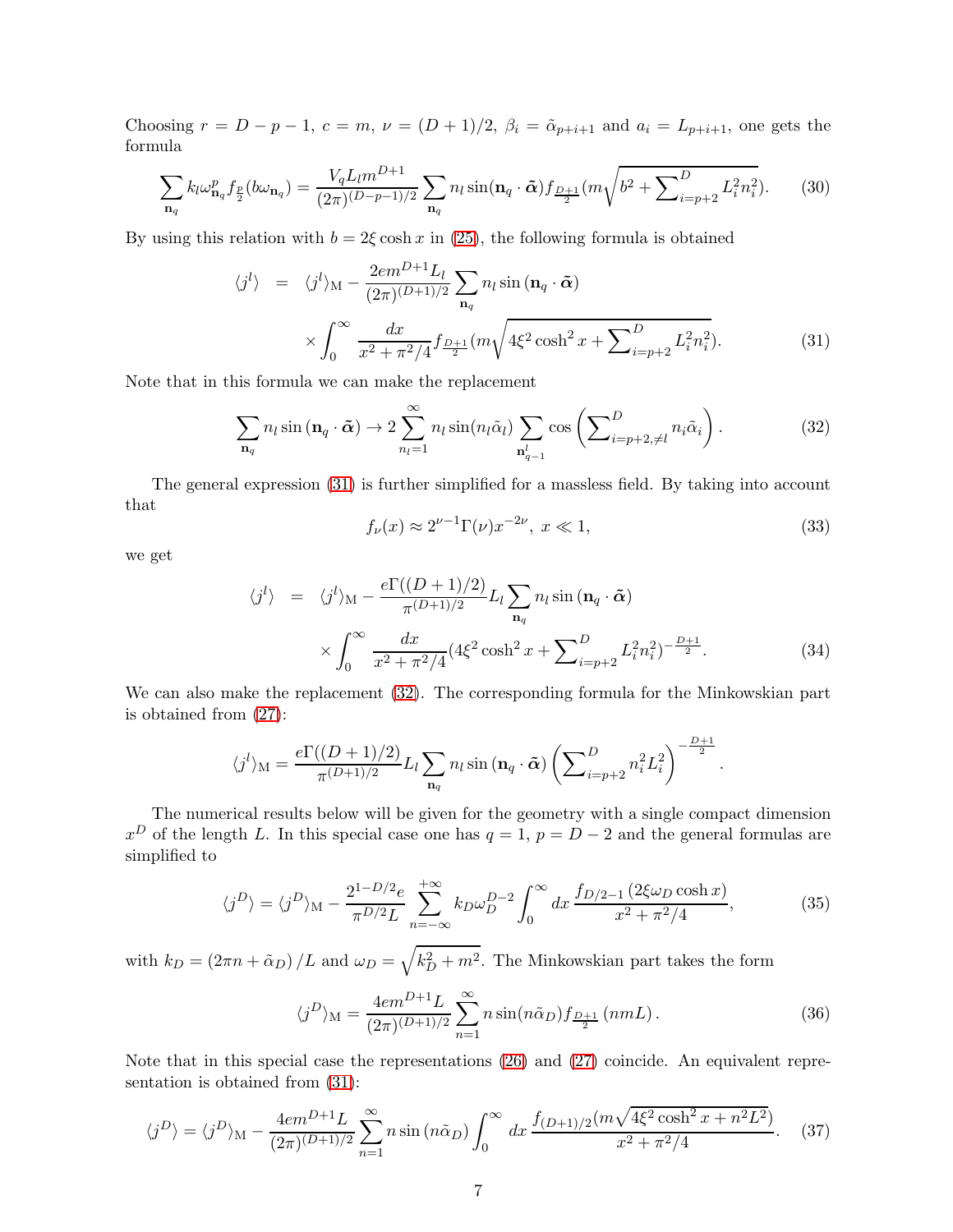For a massless field this is reduced to

$$
\langle j^D \rangle = \langle j^D \rangle_{\rm M} - 2e \int \frac{\Gamma((D+1)/2)}{\pi^{(D+1)/2}} \sum_{n=1}^{\infty} n \sin(n\tilde{\alpha}_D) \int_0^{\infty} dx \frac{(4\xi^2 \cosh^2 x + n^2 L^2)^{-\frac{D+1}{2}}}{x^2 + \pi^2/4},\tag{38}
$$

with the Minkowskian current density

$$
\langle j^D \rangle_{\mathcal{M}} = \frac{2e\Gamma((D+1)/2)}{\pi^{(D+1)/2}L^D} \sum_{n=1}^{\infty} \frac{\sin(n\tilde{\alpha}_D)}{n^D}.
$$
 (39)

#### 4.2 Asymptotic analysis and numerical results

Let us consider the behavior of the current density in the asymptotic regions of the coordinate ξ. For points near the Rindler horizon one has  $\xi \ll L_i$ . In this limit it is convenient to use the representation [\(31\)](#page-6-0). Directly putting  $\xi = 0$ , the integral over x gives 1 and we can see that the leading term in the expansion over  $\xi$  of the last term in [\(31\)](#page-6-0) coincides with the current density  $\langle j^{l} \rangle$ <sub>M</sub>. From here we conclude that the current density  $\langle j^{l} \rangle$  vanishes on the Rindler horizon. In the opposite limit  $\xi \gg L_i$  it is more convenient to use the representation [\(25\)](#page-5-2). By using the asymptotic expression for the modified Bessel function for large arguments [\[30\]](#page-14-7), we see that the dominant contribution to the series over  $n_q$  comes from the term with the smallest value of  $\omega_{n_q}$ that will be denoted here by  $\omega_0$ . Assuming that  $|\tilde{\alpha}_i| \leq \pi$ , one has

$$
\omega_0 = \sqrt{\sum_{i=p+2}^D \tilde{\alpha}_i^2 / L_i^2 + m^2}.
$$
\n(40)

In addition, the main contribution to the integral over  $x$  comes from the integration range near the lower limit. In this way we can see that, to the leading order,

<span id="page-7-0"></span>
$$
\langle j^{l} \rangle \approx \langle j^{l} \rangle_{\mathcal{M}} - \frac{e\tilde{\alpha}_{l}\omega_{0}^{p/2-1}e^{-2\xi\omega_{0}}}{2^{p}\pi^{p/2+2}V_{q}L_{l}\xi^{p/2+1}},\tag{41}
$$

and the difference of the current densities in the Minkowski and FR vacua is exponentially suppressed.

Now we turn to the asymptotics with respect to the length  $L_l$  of the compact dimension. Under the condition  $L_l \ll \xi$ , the behavior of the current density is described by [\(41\)](#page-7-0). If in addition one has  $L_l \ll 1/m$ , we can substitute  $\omega_0 \approx |\tilde{\alpha}_l|/L_l$ . The asymptotic for the Minkowskian part  $\langle j^l \rangle_M$  has been discussed in [\[35\]](#page-15-3). The leading term coincides with the current density for a massless scalar field in the space with topology  $R^{D-1} \times S^1$ . It is obtained from [\(36\)](#page-6-2) in the limit  $m \to 0$  and making the replacements  $\tilde{\alpha}_D \to \tilde{\alpha}_l$ ,  $L \to L_l$ . This shows that the Minkowskian part behaves as  $1/L_l^D$  and it dominates in the asymptotic region under consideration.

For large values of  $L_l$ , compared with other length scales, and for  $m = 0$ ,  $\tilde{\alpha}_i = 0$ ,  $i \neq l$ , the Minkowskian part behaves as

$$
\langle j^l \rangle_M \approx \frac{2e\Gamma((p+3)/2)}{\pi^{(p+3)/2}L_l^{p+1}V_q} \sum_{n_l=1}^{\infty} \frac{\sin(n_l\tilde{\alpha}_l)}{n_l^{p+2}}.
$$
\n(42)

The behavior of  $\langle j^l \rangle_M$  is essentially different for  $\omega_{0l} = \sqrt{\sum_{i=p+1,\neq l}^D \tilde{\alpha}_i^2/L_i^2 + m^2} \neq 0$ . In this case the suppression of the current density  $\langle j^l \rangle_M$  is exponential:

$$
\langle j^{l} \rangle_{\mathcal{M}} \approx \frac{2e\omega_{0l}^{p/2+1} \sin \tilde{\alpha}_{l}}{(2\pi)^{p/2+1} V_{q}^{1} L_{l}^{p/2}} e^{-L_{l}\omega_{0l}}.
$$
\n(43)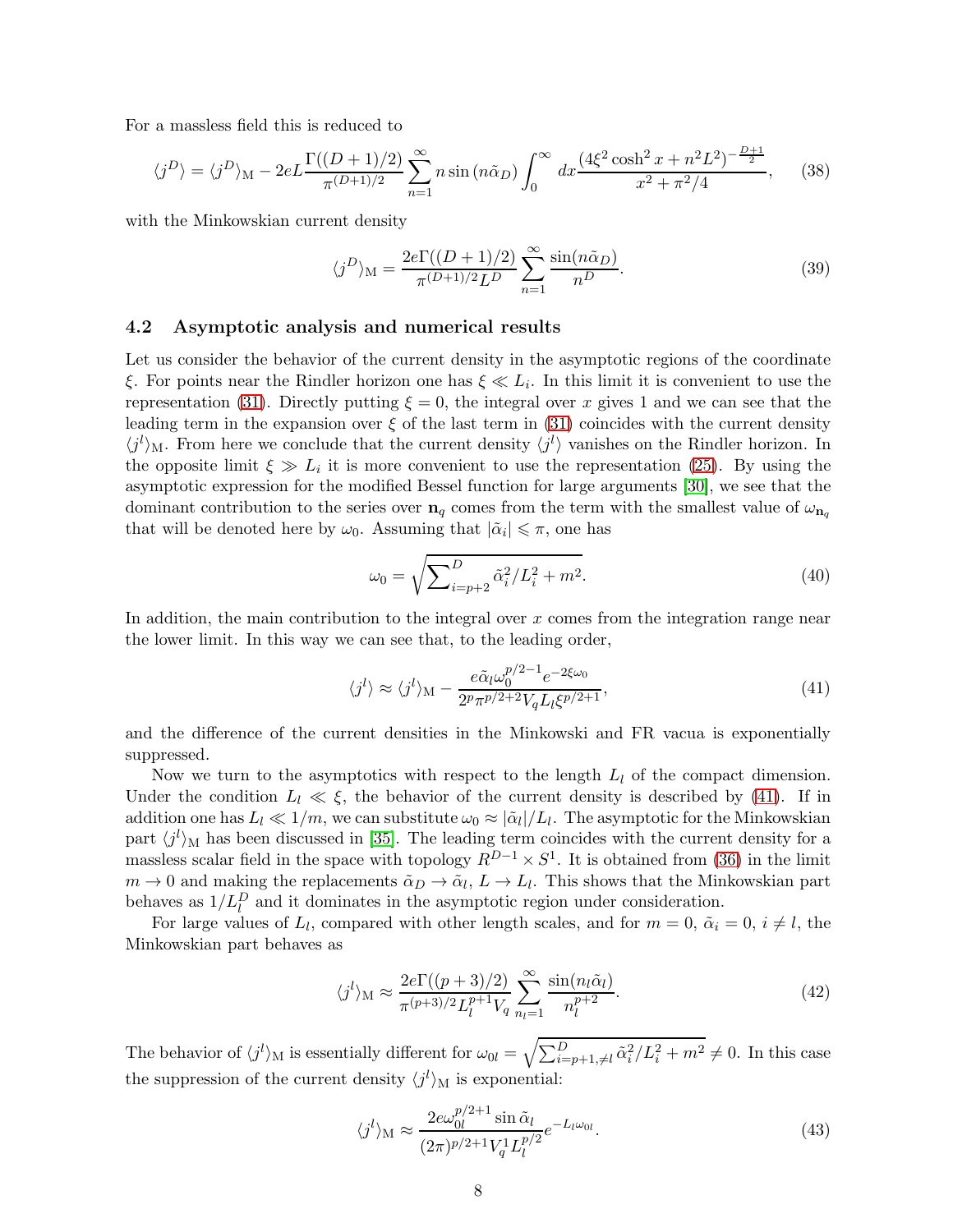Considering the part induced by acceleration, for large values of  $L_l$ , in the leading order, we can ignore the term  $4\xi^2 \cosh^2 x$  under the sign of square root in [\(31\)](#page-6-0). The integral over x gives 1 and the leading term in the expansion of the difference  $\langle j^l \rangle - \langle j^l \rangle_M$  coincides with that for  $-\langle j^{l}\rangle_{\text{M}}$  (see [\(27\)](#page-5-3)). Hence, the decay of the current density  $\langle j^{l}\rangle$  for large  $L_{l}$  is stronger than that for  $\langle j^l \rangle_M$ . For large values of  $L_i$ ,  $i \neq l$ , the main contribution in [\(31\)](#page-6-0) comes from the term with  $n_i = 0$  and the leading term in the expansion for  $\langle j^l \rangle$  coincides with the current density in the model where the dimension  $x^i$  is decompactified.

In figures below the graphs are plotted for the model  $D = 4$  with a single compact dimension of the length L. Figure [1](#page-8-0) presents the dependence of the current density on  $m\xi$  for different values of mL (the numbers near the curves) and for  $\tilde{\alpha}_D/2\pi = 0.2$ . In the limit  $m\xi \to \infty$  the current density tends to  $\langle j^D \rangle_M$ . As it has been shown above by the asymptotic analysis, the current density vanishes on the Rindler horizon  $\xi = 0$ .



<span id="page-8-0"></span>Figure 1: The current density along the compact dimension in the  $D = 4$  model as a function of  $m\xi$ . The graphs are plotted for  $\tilde{\alpha}_D/2\pi = 0.2$  and the numbers near the curves correspond to the values of  $mL$ .

In Figure [2](#page-9-0) we have plotted the difference in the current densities for the FR and Minkowski vacua (in units of  $em^D$ ) versus the parameter  $\tilde{\alpha}_D/2\pi$  (left panel) and the length of the compact dimension (right panel) in the model with  $D = 4$  for a single compact dimension. The numbers near the curves are the values for  $m\xi$ . On the left panel, for the length of the compact dimension we have taken the value corresponding to  $mL = 0.5$ . The current density is a periodic function of  $\tilde{\alpha}_D/2\pi$  with the period 1 and the graphs are plotted for a single period. We recall that  $\tilde{\alpha}_D/2\pi$ is expressed in terms of the magnetic flux threading the compact dimension in units of the flux quantum. The graphs on the right panel are plotted for  $\tilde{\alpha}_D/2\pi = 0.2$ . As it has been shown by asymptotic analysis, for  $L \ll \xi$  the difference  $\langle j^D \rangle - \langle j^D \rangle_M$  is suppressed by the factor  $e^{-2|\tilde{\alpha}_D|\xi/L}$ and that is confirmed by the numerical data on the right panel.

### 4.3 Near-horizon and large-distance vacuum currents around cylindrical black holes

The cylindrical black holes are axially symmetric solutions of the Einstein equations with negative cosmological constant (see, for example, [\[22\]](#page-14-4)-[\[28\]](#page-14-5) and references therein). They have also been studied in the context of cosmic strings, supergravity and low energy string theories. The line element for the exterior geometry of a non-rotating and uncharged cylindrical black hole in  $(D+1)$ -dimensional spacetime has the form (the generalization for rotating and charged black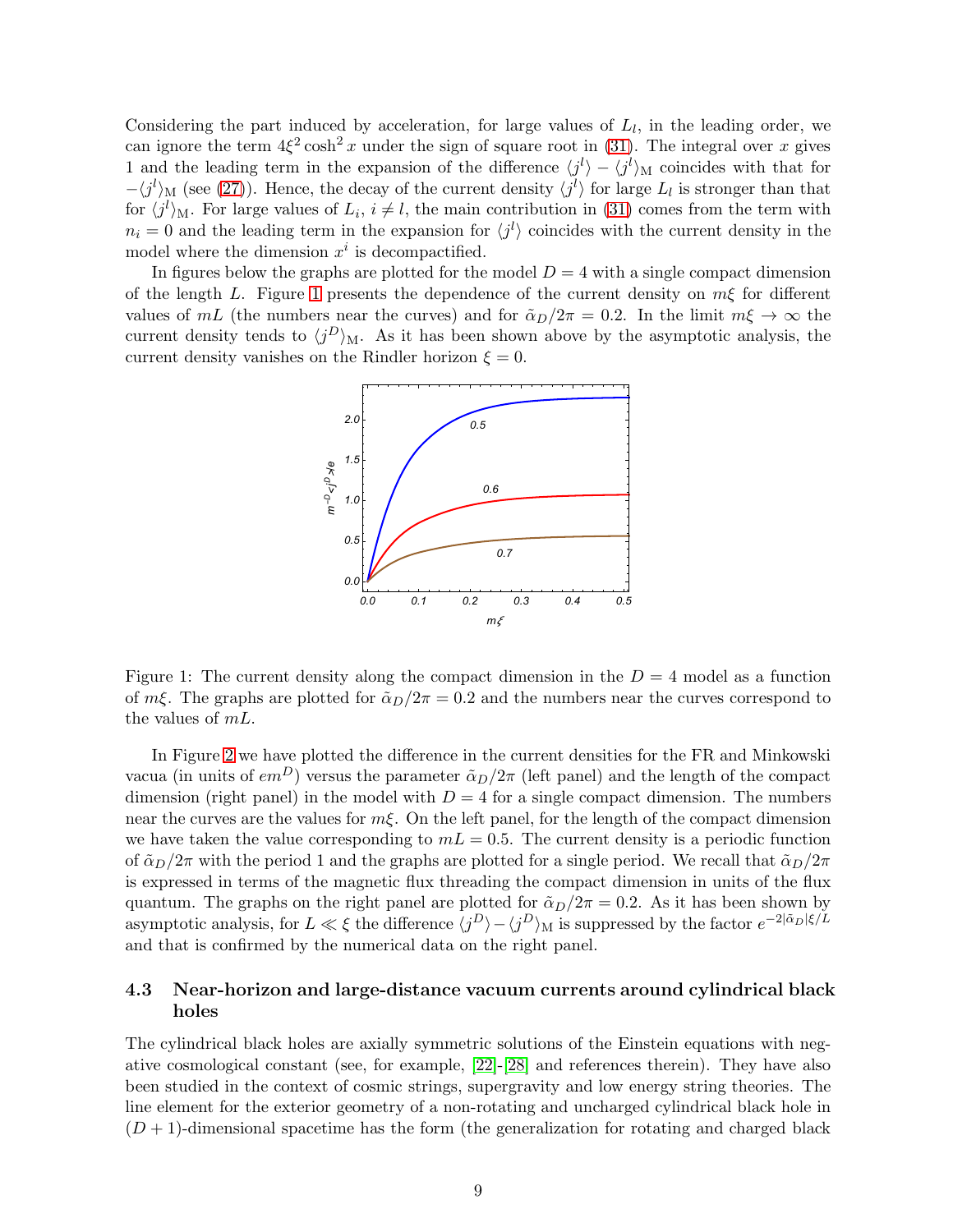

<span id="page-9-0"></span>Figure 2: The dependence of the difference of the current densities in the FR and Minkowski vacua on the parameter  $\tilde{\alpha}_D/2\pi$  (left panel) and on the length of the compact dimension (right panel). The left and right panels are plotted for  $mL = 0.5$  and  $\tilde{\alpha}_D/2\pi = 0.2$ , respectively, and the numbers near the curves correspond to the values of  $m\xi$ .

holes can be found in [\[27\]](#page-14-9))

<span id="page-9-1"></span>
$$
ds_{\text{bh}}^2 = f(r)dt^2 - \frac{dr^2}{f(r)} - r^2 \sum_{i=1}^p (dy^i)^2 - r^2 \sum_{i=1}^q (d\phi_i)^2, \qquad (44)
$$

where  $p+q+1=D$ ,  $0 \leq \phi_i \leq 2\pi$ ,  $-\infty \leq y^i \leq +\infty$ , and

$$
f(r) = \frac{r^2}{a^2} - \frac{M}{r^{D-2}}.\tag{45}
$$

The parameters a and M are expressed in terms of negative cosmological constant  $\Lambda$  and mass M per unit volume of the subspace  $(y_1, \ldots, y_p)$  as

$$
a = \sqrt{D \frac{1 - D}{2\Lambda}}, \ M = \frac{16\pi G_{D+1}}{D - 1} \mathcal{M},
$$
\n(46)

where  $G_{D+1}$  is the Newton gravitational constant in  $(D+1)$ -dimensional spacetime. The gravitational field is characterized by two length scales: a and  $r_G = M^{1/(D-2)}$ . For the event horizon one has  $r = r_H$  with  $r_H = (a^2 M)^{1/D} = r_G (a/r_G)^{2/D}$ . In the special case of a  $D = 3$  cylindrical black hole one has  $p = q = 1$ . For  $(2 + 1)$ -dimensional black holes  $p = 0$  and  $q = 1$ . Some approximate and numerical results for the VEVs of the field squared and energy-momentum tensor for a massless real scalar field in the geometry of 4-dimensional cylindrical black hole were presented in [\[36,](#page-15-4) [37\]](#page-15-5).

In Appendix [B](#page-12-0) we show that in the near-horizon limit the line element [\(44\)](#page-9-1) takes a locally Rindler form [\(1\)](#page-1-0) with the lengths of the compact dimensions determined by the radius of the horizon  $r_H$ :  $L_l = 2\pi r_H$  for  $l = p + 2, \ldots, D$ . From here we conclude that near the horizon the current density along the direction  $\phi_i$  is expressed by the formulas [\(25\)](#page-5-2) or [\(31\)](#page-6-0) with  $l = i + p + 1$ and

$$
\xi = \frac{2a}{\sqrt{D}}\sqrt{r/r_H - 1}.\tag{47}
$$

Note that these formulas give the physical components. The contravariant components in the coordinate system  $(t, r, y_1, \ldots, y_p, \phi_1, \ldots, \phi_q)$  contain an additional factor  $1/r$  that should be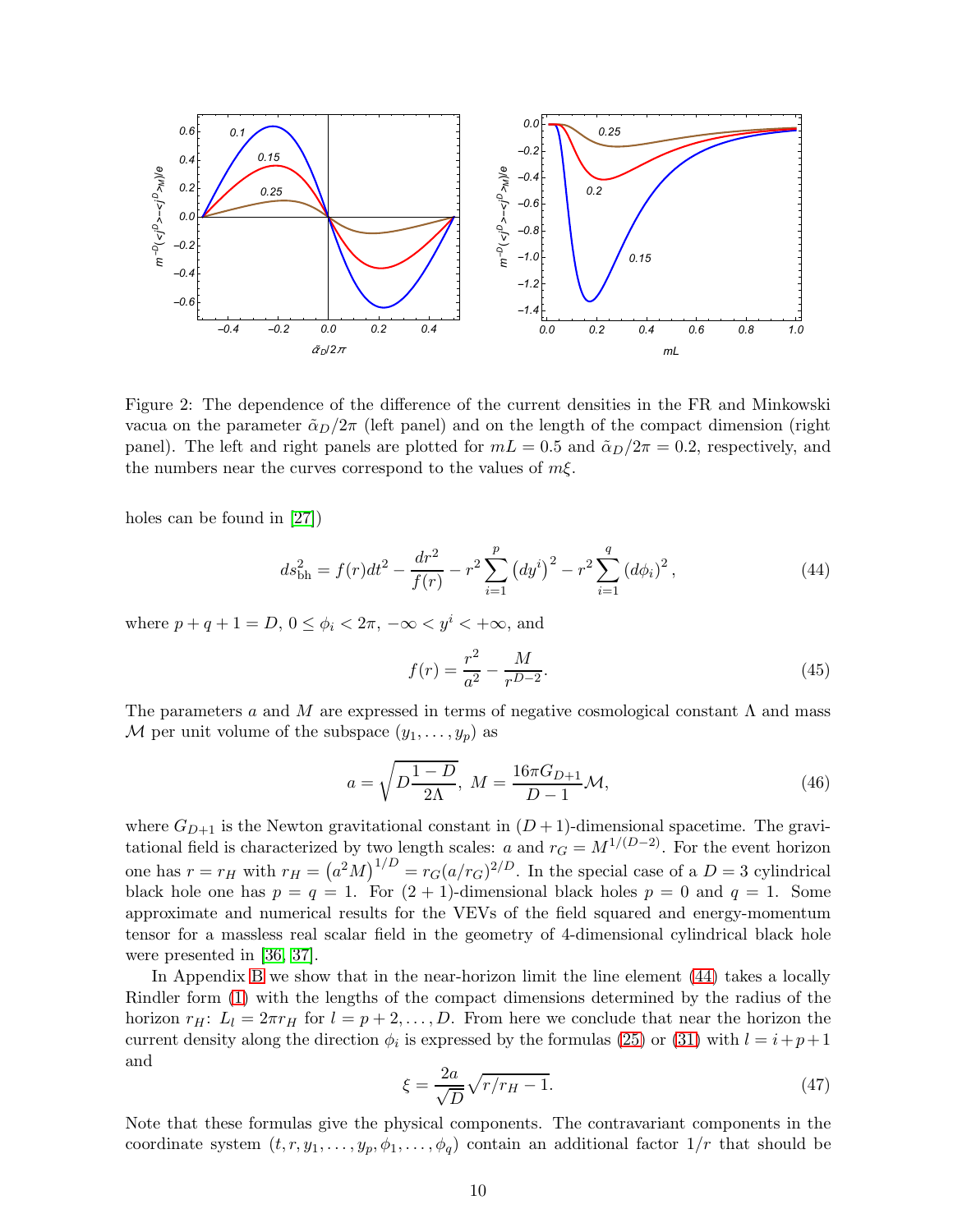replaced by  $1/r_H$  in the near-horizon limit. From the analysis presented in Appendix [B](#page-12-0) it follows that the expressions [\(25\)](#page-5-2) or [\(31\)](#page-6-0) approximate the near-horizon currents for cylindrical black holes under the condition  $(\xi/a)^2 \ll 1$ . For the ratio  $\xi/L_l$  with  $L_l = 2\pi r_H$  one gets  $\xi/L_l \ll (a/r_G)^{1-2/D}/(2\pi)$ . If the length scales a and  $r_G$  have the same order of magnitude we have  $\xi/L_l \ll 1$  and the corresponding asymptotics of the formulas [\(25\)](#page-5-2) or [\(31\)](#page-6-0) can be used to estimate the current density. In the case  $a \gg r_G$  the ratio  $\xi/L_l$  can be of the order of 1 and the exact expressions should be used.

Now let us consider the asymptotic geometry at large distances from the horizon,  $r \gg r_H$ . Expanding the metric tensor and introducing a new coordinate  $z = a^2/r$ , the line element is expressed as

$$
ds_{\rm bh}^2 \approx \frac{a^2}{z^2} \left[ dt^2 - dz^2 - a^2 \sum_{i=1}^p \left( dy^i \right)^2 - a^2 \sum_{i=1}^q \left( d\phi_i \right)^2 \right]. \tag{48}
$$

With the new rescaled coordinates  $x^{i+1} = ay^i$ ,  $i = 1, ..., p$ , and  $x^{p+i+1} = a\phi_i$ ,  $i = 1, ..., q$ , it attains the form

<span id="page-10-0"></span>
$$
ds_{\rm bh}^2 \approx \frac{a^2}{z^2} \left[ dt^2 - dz^2 - \sum_{i=2}^D (dx^i)^2 \right],
$$
 (49)

with  $-\infty < x^i < +\infty$  for  $i = 2, ..., p+1$ , and  $0 \le x^i \le 2\pi a$  for  $i = p+2, ..., D$ . The expression in the right-hand side of [\(49\)](#page-10-0) describes a locally AdS spacetime a part of the coordinates for which are compactified to a torus. The values  $z = 0$  and  $z = \infty$  for the z-coordinate correspond to the AdS boundary and horizon, respectively. From the condition  $r \gg r_H$  it follows that the line element in [\(49\)](#page-10-0) describes the large-distance asymptotic for cylindrical black holes under the condition  $z/a \ll (a/r_G)^{1-2/D}$ . For a and  $r_G$  having the same order of magnitude this corresponds to points near the AdS boundary.

The VEV of the current density for a scalar field in the geometry described by the right-hand side of [\(49\)](#page-10-0) with general values  $L_l$  of the lengths of compact dimensions has been investigated in [\[38\]](#page-15-6). In the special case under consideration with  $L_l = 2\pi a$  it is given by the expression

<span id="page-10-1"></span>
$$
\langle j^{l} \rangle \approx \frac{2ea^{-D}}{(2\pi)^{(D-1)/2}} \sum_{\mathbf{n}_q} n_l \sin(\mathbf{n}_q \cdot \tilde{\boldsymbol{\alpha}}) q_{\nu-1/2}^{(D+1)/2} (1 + 2(\pi r/a)^2 \sum_{i=p+2}^D n_i^2), \tag{50}
$$

where  $\nu = \sqrt{D^2/4 - D(D+1)\zeta + m^2 a^2}$  and  $q_\alpha^\mu(x) = (x^2 - 1)^{-\mu/2} e^{-i\pi\mu} Q_\alpha^\mu(x)$ . Here,  $\zeta$  is the curvature coupling parameter and  $Q_{\alpha}^{\mu}(x)$  is the associated Legendre function of the second kind [\[30\]](#page-14-7). From  $r \gg r_H$  we get the constraint on the ratio  $r/a$  in [\(50\)](#page-10-1):  $r/a \gg (r_G/a)^{1-2/D}$ . If the length scales  $r_G$  and a are of the same order of magnitude, one has  $r/a \gg 1$  and, by using the large argument asymptotic for the function  $q_\alpha^\mu(x)$ , from [\(50\)](#page-10-1) we get

$$
\langle j^{l}\rangle \approx \frac{4ea^{-D}\Gamma(\nu+D/2+1)}{\pi^{D/2-1}\Gamma(\nu+1)\left(2\pi r/a\right)^{D+2\nu+2}} \sum_{\mathbf{n}_q}^{\prime} \frac{n_l \sin(\mathbf{n}_q \cdot \tilde{\boldsymbol{\alpha}})}{(n_{p+2}^2 + \dots + n_D^2)^{\frac{D}{2}+\nu+1}},\tag{51}
$$

where the prime on the summation sign means that the term with  $n_{p+2} = \cdots = n_D = 0$  should be excluded. For  $r_G \ll a$  the ratio  $r/a$  can be of the order of one and more general expression [\(50\)](#page-10-1) has to be used.

The influence of branes on the vacuum current density for a charged scalar field in locally AdS spacetime with a toroidal subspace has been investigated in [\[39,](#page-15-7) [40\]](#page-15-8). Branes parallel to the AdS boundary have been considered and the corresponding formulas approximate the largedistance asymptotic for the current density around a cylindrical black hole in the presence of additional boundaries with  $r = \text{const}$  (spherical branes).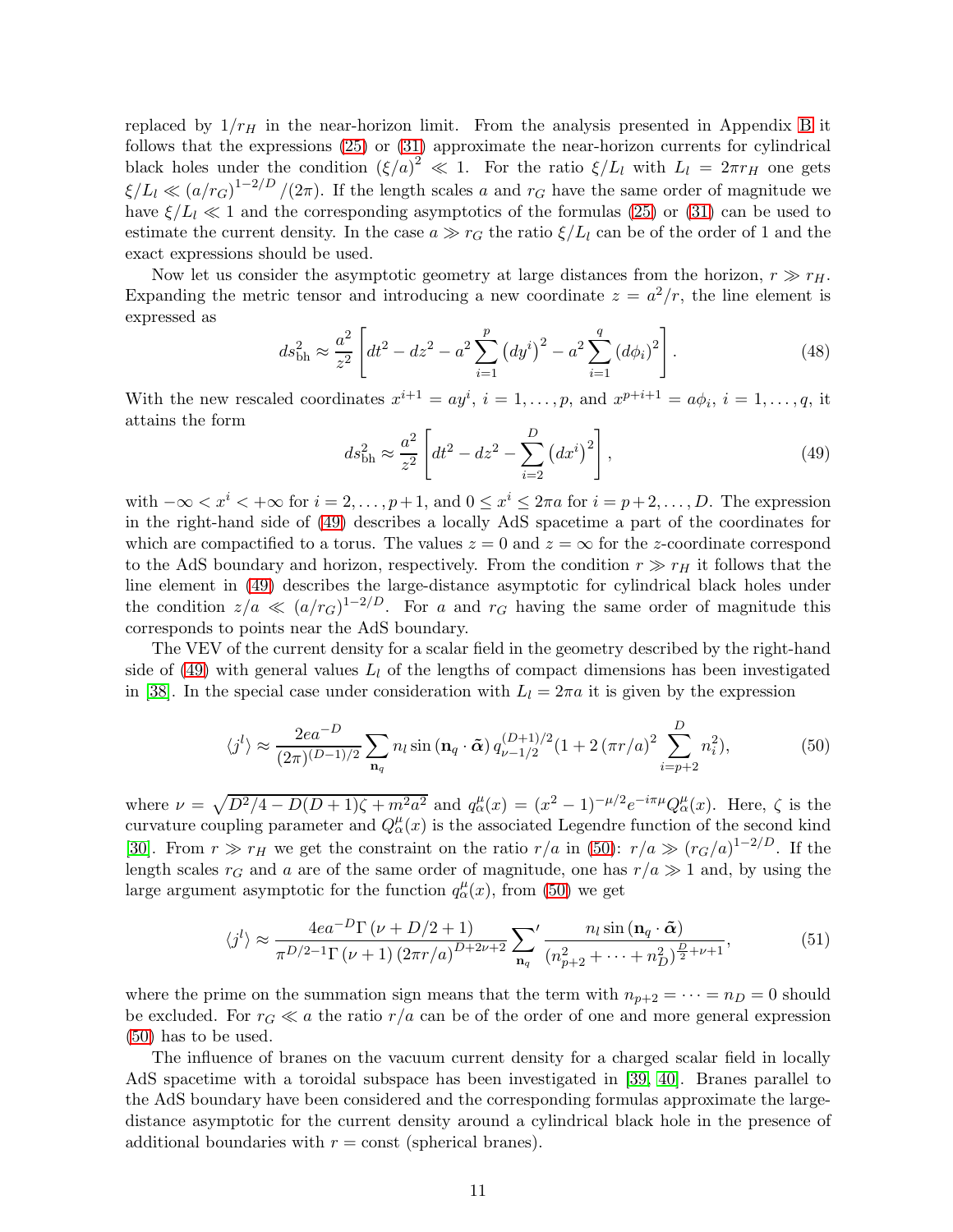### <span id="page-11-0"></span>5 Conclusion

We have investigated the vacuum currents for a charged scalar field in Rindler spacetime with a toroidally compact subspace. It is assumed that the field is prepared in the FR vacuum state and obeys quasi-periodicity condition [\(5\)](#page-2-2) along lth compact dimension. For an external gauge field  $A_{\mu}$  a simple configuration is considered with constant components in the compact subspace. Those components and the phases in the condition [\(5\)](#page-2-2) appear in the expressions for the VEVs of physical quantities in the form of combination [\(8\)](#page-2-3). The latter is interpreted in terms of the magnetic flux threading the compact dimension. The complete set of scalar mode functions realizing the FR vacuum is given by [\(9\)](#page-3-1). The components of the momentum in the compact subspace are quantized by the periodicity conditions and the corresponding eigenvalues are given by [\(10\)](#page-3-3). We have started the investigation by evaluating the mode sum for the Hadamard function. The latter is presented in the form  $(23)$ , where  $G_M(x, x')$  is the corresponding function for the Minkowski vacuum in flat spacetime with spatial topology  $R^{p+1} \times (S^1)^q$  and the last term describes the difference in the correlations of the vacuum fluctuations in the FR and Minkowski vacua.

The VEV of the current density is obtained from the Hadamard function by using the formula [\(24\)](#page-5-1). The charge and current densities along uncompact dimensions vanish. The current density along the lth compact dimension is presented in two equivalent forms, given by [\(25\)](#page-5-2) and [\(31\)](#page-6-0). In both the representations the corresponding current density in the Minkowski vacuum is explicitly extracted. The latter is investigated in the literature and the corresponding VEV is expressed as [\(26\)](#page-5-4) or, equivalently, by [\(27\)](#page-5-3). The projection of the current density on lth compact dimension is an odd periodic function of the parameter  $\tilde{\alpha}_l$  and an even periodic function of the parameters  $\tilde{\alpha}_i, i \neq l$ , with period  $2\pi$ . In terms of the magnetic flux enclosed by compact dimensions, this corresponds to periodicity with period equal to the flux quantum. We have shown that the current density vanishes on the Rindler horizon that corresponds to the limit  $\xi \to 0$ . The large values of  $\xi$  correspond to small accelerations and the difference in the current densities for the FR and Minkowski vacua is exponentially small (see [\(41\)](#page-7-0)). For small values of the length of compact dimension the difference of the current densities between the FR and Minkowski vacua is exponentially suppressed and the separate current densities along the lth compact dimension behave like  $1/L_l^D$ . For large values of  $L_l$  and for  $m = 0$ ,  $\tilde{\alpha}_i = 0$ ,  $i \neq l$ , one has power-law decay of the Minkowskian contribution,  $\langle j^l \rangle_M \propto 1/L_l^{p+1}$ . For  $\omega_{0l} \neq 0$  the large  $L_l$  asymptotic of the VEV  $\langle j^l \rangle_M$  contains an exponential factor  $e^{-L_l \omega_{0l}}$  and it falls off more rapidly. In the large  $L_l$ limit the decay of the difference  $\langle j^l \rangle - \langle j^l \rangle_M$  is stronger than that for  $\langle j^l \rangle_M$ .

As an application of the obtained results we have considered the near-horizon vacuum currents around cylindrical black holes. The corresponding exterior geometry is described by the line element [\(44\)](#page-9-1). Near the horizon it is approximated by the Rindler-like metric [\(1\)](#page-1-0) considered in Section [2](#page-1-1) with the lengths of the compact dimensions  $L_l = 2\pi r_H$  for all  $l = p + 2, \ldots, D$ . At large distances from the horizon the geometry of cylindrical black holes is approximated by a locally AdS spacetime with a toroidally compact subspace. The lengths of the corresponding compact dimensions are expressed in terms of the AdS curvature scale a as  $L_l = 2\pi a$ . Similar to the near-horizon approximation, all the compact dimensions have the same length. The vacuum currents in that geometry have been investigated in [\[38\]](#page-15-6) and are given by the right-hand side of [\(50\)](#page-10-1).

In the discussion above, as a local characteristic of the FR vacuum state the expectation value of the current density is considered. By using the Hadamard function [\(23\)](#page-4-4), we can investigate the expectation values for other physical characteristics bilinear in the field operator. Among those characteristics, an important quantity is the VEV of the energy-momentum tensor and the corresponding results for the FR vacuum will be presented elsewhere. Here we mention that the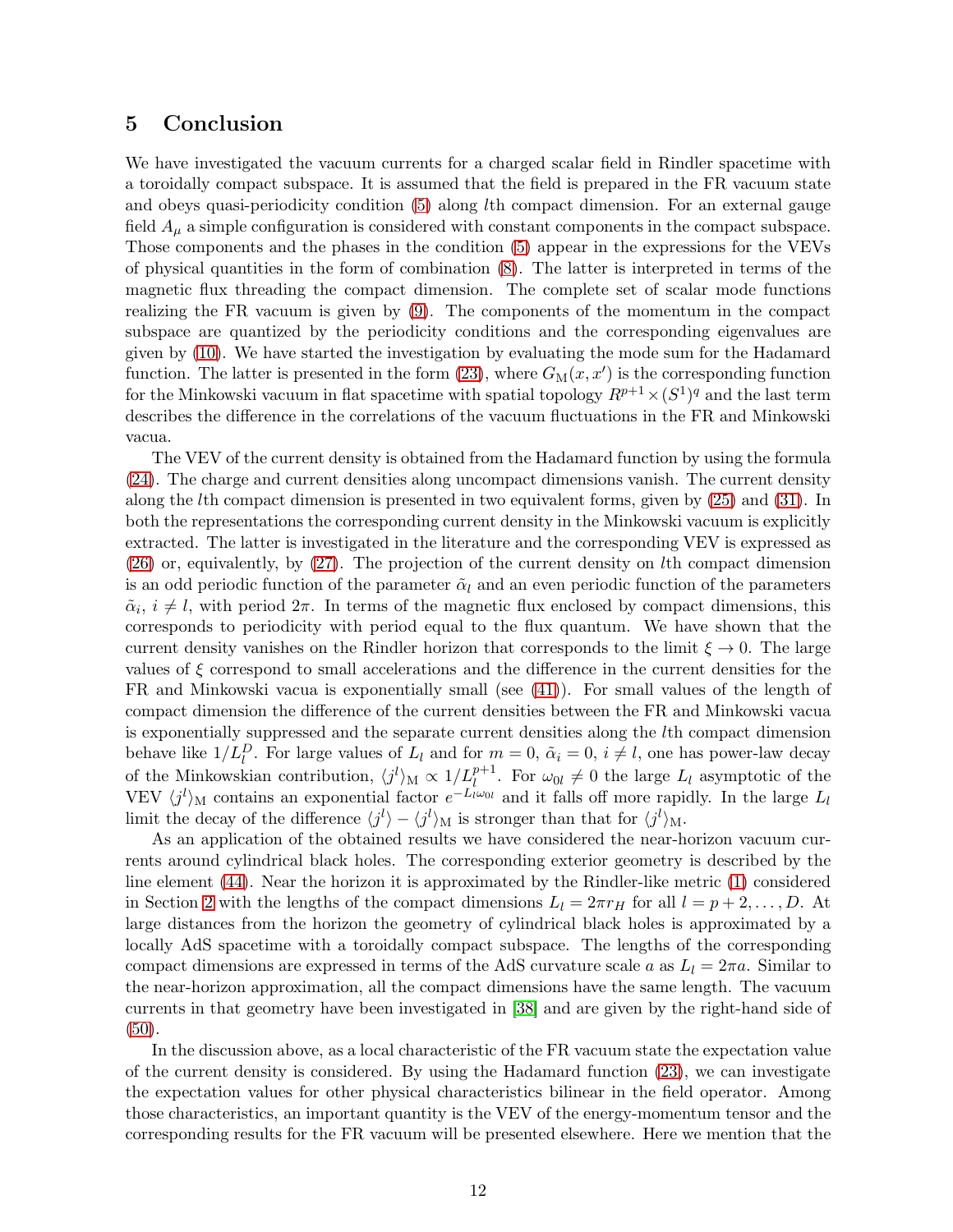influence of nontrivial spatial topology on the energy of the Minkowski vacuum has been widely considered in the literature for scalar, fermionic and vector fields (see, for example, [\[32\]](#page-15-0),[\[42\]](#page-15-9)-[\[47\]](#page-15-10) and references therein).

### Acknowledgments

A.A.S. was supported by the grants No. 20RF-059 and No. 21AG-1C047 of the Committee of Science of the Ministry of Education, Science, Culture and Sport RA.

### <span id="page-12-1"></span>A Representation for the Minkowskian Hadamard function

In this section we provide a representation for the Minkowskian Hadamard function that is convenient in order to compare the topological effects in Minkowski and Rindler spacetimes with compact dimensions. We consider a locally Minkowskian spacetime with the line element [\(3\)](#page-2-5), where the subspace  $(x^2, x^3, \dots, x^D)$  has the topology  $R^p \times S^q$ . By using the corresponding mode sum formula and the Minkowskian eigenfunctions it can be seen that the Minkowskian Hadamard function may be presented in the form

<span id="page-12-2"></span>
$$
G_{\rm M}(x,x') = \frac{2^{-p}}{\pi^{p+1}V_q} \int d\mathbf{k}_p \sum_{\mathbf{n}_q} e^{i\mathbf{k}\cdot\Delta\mathbf{x}} K_0 \left(\lambda_\mathbf{k}\sqrt{\xi^2 + \xi'^2 - 2\xi\xi'\cosh\Delta\tau}\right),\tag{52}
$$

where  $\xi^2 + \xi'^2 - 2\xi \xi' \cosh \Delta \tau = (x_M^1 - x_M^1)^2 - (t_M - t_M^1)^2$ . For the further transformation we use the integral representation [\[41\]](#page-15-11)

$$
K_0\left(\lambda\sqrt{\xi^2+\xi'^2+2\xi\xi'\cos b}\right) = \frac{2}{\pi}\int_0^\infty d\omega\,\cosh(b\omega)K_{i\omega}(\lambda\xi)K_{i\omega}(\lambda\xi'),\tag{53}
$$

Taking  $b = \pi \pm i \Delta \tau$  we get

$$
K_0\left(\lambda\sqrt{\xi^2+\xi'^2+2\xi\xi'\cos\left(\pi\pm i\Delta\tau\right)}\right)=\frac{2}{\pi}\int_0^\infty d\omega\,\cosh\left[\left(\pi\pm i\Delta\tau\right)\omega\right]K_{i\omega}(\lambda\xi)K_{i\omega}(\lambda\xi').\tag{54}
$$

From here it follows that

$$
K_0\left(\lambda\sqrt{\xi^2+\xi'^2-2\xi\xi'\cosh\Delta\tau}\right)=\frac{2}{\pi}\int_0^\infty d\omega\,\cosh\left(\pi\omega\right)\cos\left(\omega\Delta\tau\right)K_{i\omega}(\lambda\xi)K_{i\omega}(\lambda\xi').\tag{55}
$$

Combining this relation with [\(52\)](#page-12-2), the Minkowskian Hadamard function is presented in the form [\(20\)](#page-4-1).

## <span id="page-12-0"></span>B Rindler spacetime with compact dimensions as a near-horizon geometry for cylindrical black holes

In this section we consider the near-horizon limit of the exterior geometry for a cylindrical black hole given by [\(44\)](#page-9-1). We write  $r = r_H (1 + x/D)$  and expand the metric for small x. To the leading order one gets  $f(r) \approx Mx/r_H^{D-2}$  and

$$
ds_{\text{bh}}^2 \approx \frac{Mx}{r_H^{D-2}} dt^2 - \frac{a^2 dx^2}{D^2 x} - r_H^2 \sum_{i=1}^p (dy^i)^2 - r_H^2 \sum_{i=1}^q (d\phi_i)^2. \tag{56}
$$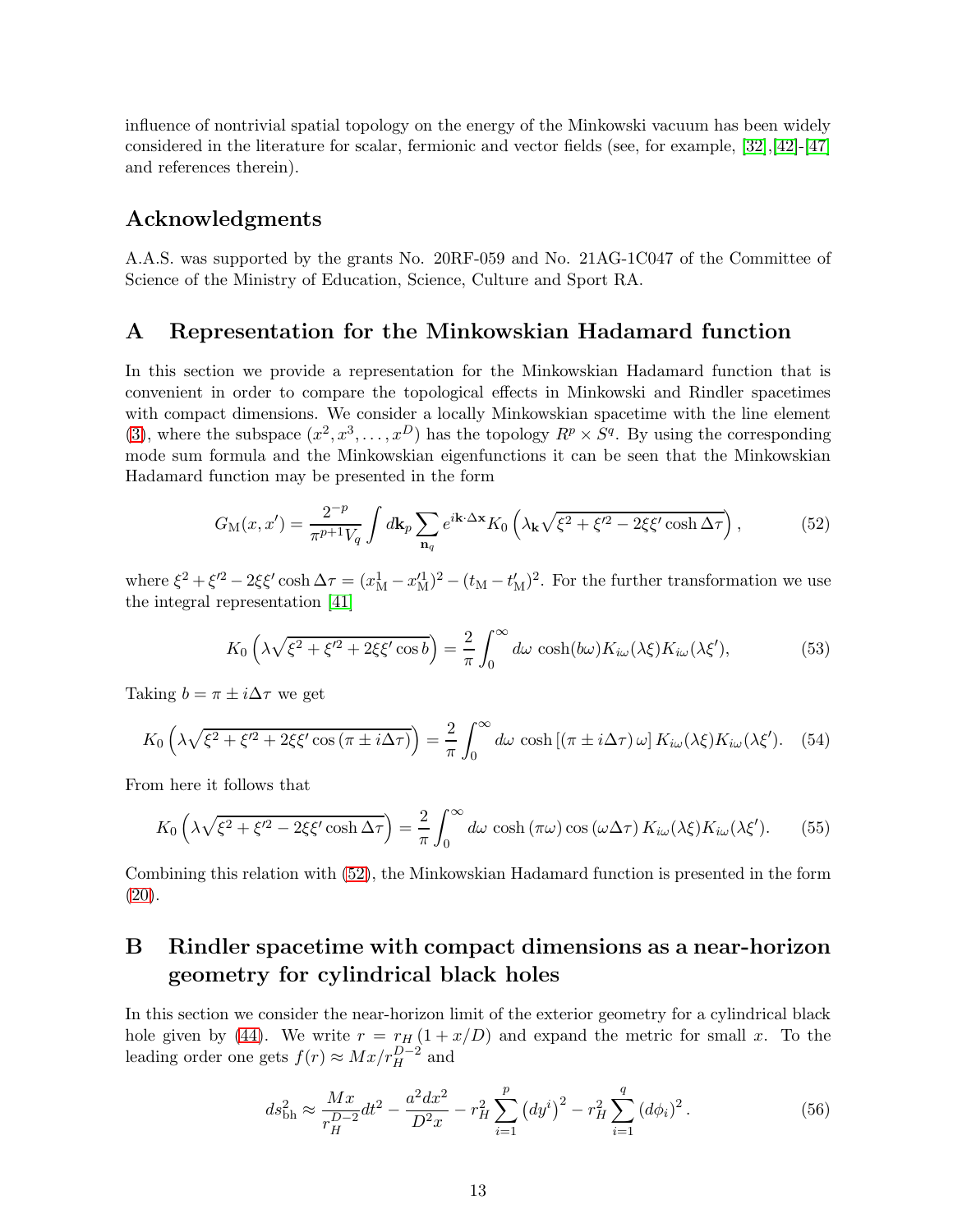Introducing the coordinate  $\xi$  in accordance with  $x = (D\xi/2a)^2$ , the line element is rewritten as

$$
ds_{\text{bh}}^2 \approx \frac{D^2 M}{4a^2 r_H^{D-2}} \xi^2 dt^2 - d\xi^2 - r_H^2 \sum_{i=1}^p \left( dy^i \right)^2 - r_H^2 \sum_{i=1}^q \left( d\phi_i \right)^2. \tag{57}
$$

In terms of the new coordinates

$$
\tau = \frac{D\sqrt{M}}{2ar_H^{D/2-1}}t, \ x^{i+1} = r_H y^i, \ x^{p+l+1} = r_H \phi_l,
$$
\n(58)

with  $i = 1, \ldots, p, l = 1, \ldots, q$ , this line element attains a locally Rindler form

$$
ds_{\text{bh}}^2 \approx \xi^2 d\tau^2 - d\xi^2 - \sum_{i=2}^{D} (dx^i)^2,
$$
\n(59)

where  $-\infty < x^i < +\infty$  for  $i = 2, \ldots, p + 1$ , and  $0 \le x^i \le 2\pi r_H$  for  $i = p + 2, \ldots, D$ .

### <span id="page-13-0"></span>References

- <span id="page-13-1"></span>[1] N. D. Birrell and P. C. W. Davies, Quantum Fields in Curved Space (Cambridge University Press, Cambridge, 1982).
- <span id="page-13-2"></span>[2] S. A. Fulling, Nonuniqueness of canonical field quantization in Riemannian space-time. Phys. Rev. D 7, 2850 (1973).
- [3] R. Emparan, AdS/CFT duals of topological black holes and the entropy of zero-energy states. J. Hihg Energy Phys. 06(1999)036.
- [4] A. Hamilton, D.N. Kabat, G. Lifschytz, and D.A. Lowe, Holographic representation of local bulk operators. Phys. Rev. D 74, 066009 (2006).
- [5] M. Parikh, P. Samantray, and E. Verlinde, Rotating Rindler-AdS space. Phys. Rev. D 86, 024005 (2012).
- [6] B. Czech, J. L. Karczmarek, F. Nogueira, and M. Van Raamsdonk, Rindler quantum gravity. Class. Quant. Grav. 29, 235025 (2012).
- [7] P. Samantray and T. Padmanabhan, Conformal symmetry, Rindler space, and the AdS/CFT correspondence. Phys. Rev. D 90, 047502 (2014).
- <span id="page-13-4"></span><span id="page-13-3"></span>[8] M. Parikh and P. Samantray, Rindler-AdS/CFT. J. Hihg Energy Phys. 10(2018)129.
- [9] V. M. Mostepanenko and N. N. Trunov, The Casimir Effect and Its Applications (Clarendon,Oxford, 1997).
- [10] K. A. Milton, The Casimir Effect: Physical Manifestation of Zero-Point Energy (World Scientific, Singapore, 2002).
- [11] M. Bordag, G. L. Klimchitskaya, U. Mohideen, and V. M. Mostepanenko, Advances in the Casimir Effect (Oxford University Press, New York, 2009).
- <span id="page-13-5"></span>[12] Casimir Physics, edited by D. Dalvit, P. Milonni, D. Roberts, and F. da Rosa, Lecture Notes in Physics Vol. 834 (Springer-Verlag, Berlin, 2011).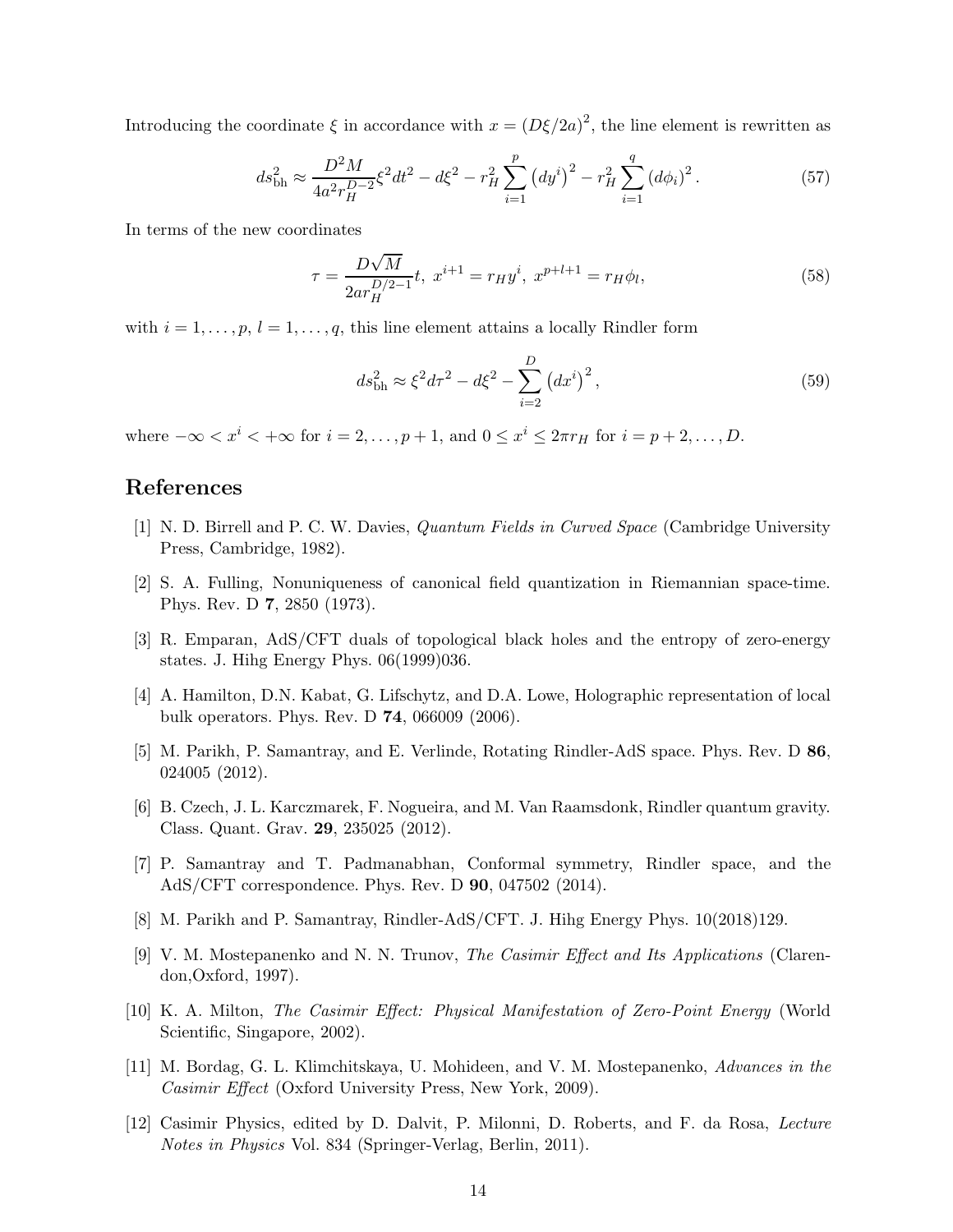- <span id="page-14-0"></span>[13] P. Candelas and D. Deutsch, Proc. R. Soc. London A 354, 79 (1977).
- [14] A. A. Saharian, Polarization of the Fulling-Rindler vacuum by a uniformly accelerated mirror. Class. Quantum Grav. 19, 5039 (2002).
- [15] R. M. Avagyan, A. A. Saharian, and A. H. Yeranyan, Casimir effect in the Fulling-Rindler vacuum. Phys. Rev. D 66, 085023 (2002).
- [16] A. A. Saharian, R. S. Davtyan, and A. H. Yeranyan, Casimir energy in the Fulling-Rindler vacuum. Phys. Rev. D 69, 085002 (2004).
- [17] A. A. Saharian and M. R. Setare, Surface vacuum energy and stresses on a plate uniformly accelerated through the Fulling-Rindler vacuum. Class. Quantum Grav. 21, 5261 (2004).
- <span id="page-14-1"></span>[18] A. A. Saharian and M. R. Setare, Casimir energy-momentum tensor for a brane in de Sitter spacetime. Phys. Lett. B 584, 306 (2004).
- [19] A. A. Saharian, R. M. Avagyan, and R. S. Davtyan, Wightman function and Casimir densities for Robin plates in the Fulling-Rindler vacuum. Int. J. Mod. Phys. A 21, 2353 (2006).
- <span id="page-14-3"></span><span id="page-14-2"></span>[20] A. A. Saharian and M. R. Setare, Casimir densities for a spherical brane in Rindler-like spacetimes. Nucl. Phys. B 724, 406 (2005).
- <span id="page-14-4"></span>[21] A. A. Saharian and M. R. Setare, Surface Casimir densities on a spherical brane in Rindlerlike spacetimes Phys. Lett. B 637, 5 (2006).
- [22] J. P. S. Lemos, Cylindrical black hole in general relativity. Phys. Lett. B 353, 46 (1995).
- [23] J. P. S. Lemos and V. T. Zanchin, Rotating charged black strings and three-dimensional black holes. Phys. Rev. D 54, 3840 (1996).
- [24] R.-G. Cai and Y.-Z. Zhang, Black plane solutions in four-dimensional spacetimes. Phys. Rev. D 54, 4891 (1996).
- [25] G. T. Horowitz and R. C. Myers, AdS-CFT correspondence and a new positive energy conjecture for general relativity. Phys. Rev. D 59, 026005 (1998).
- <span id="page-14-9"></span>[26] C. Martinez, C. Teitelboim, and J. Zanelli, Charged rotating black hole in three space-time dimensions. Phys. Rev. D 61, 104013 (2000).
- [27] A. M. Awad, Higher dimensional charged rotating solutions in (A)dS space-times. Class. Quant. Grav. 20, 2827 (2003).
- <span id="page-14-5"></span>[28] M. B. Gaete, L. Guajardo, and M. Hassaïne, A Cardy-like formula for rotating black holes with planar horizon. J. Hihg Energy Phys. 04(2017)092.
- <span id="page-14-6"></span>[29] L. C. B. Crispino, A. Higuchi, and G. E. A. Matsas, The Unruh effect and its applications. Rev. Mod. Phys. 80, 787 (2008).
- <span id="page-14-7"></span>[30] Handbook of Mathematical Functions, edited by M. Abramowitz, I. A. Stegun (Dover, New York, 1972).
- <span id="page-14-8"></span>[31] P. Candelas and D. J. Raine, Quantum field theory on incomplete manifolds. J. Math. Phys. 17, 2101 (1976).